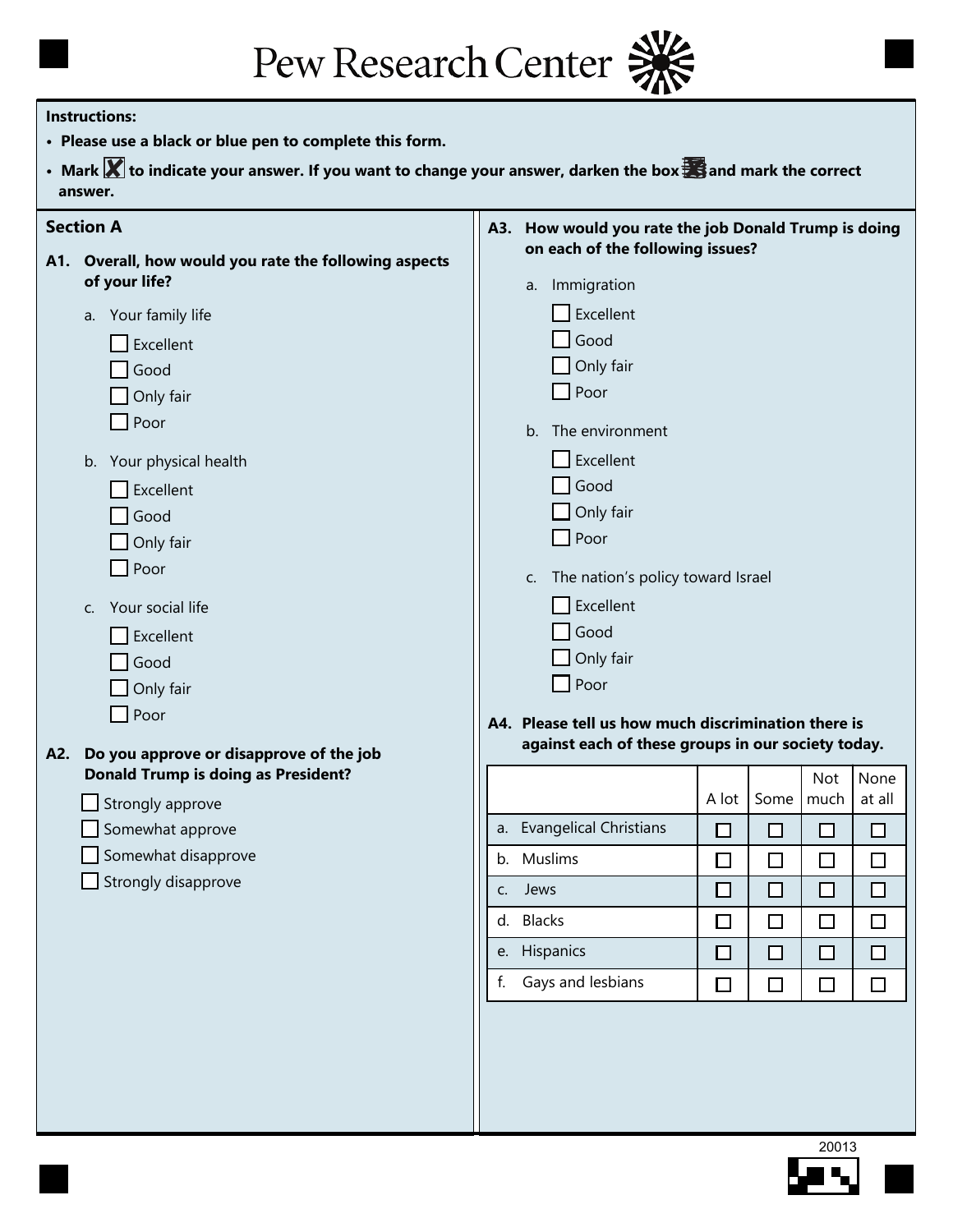### **A5. Which of the following statements come closest to your overall view of U.S. support for Israel?**

 $\Box$  The U.S. is too supportive of Israel

The U.S. is not supportive enough of Israel

 $\Box$  The level of U.S. support for Israel is about right

**A6. Do you think a way can be found for Israel and an independent Palestinian state to coexist peacefully with each other?**

Yes, can coexist peacefully

No, cannot coexist peacefully

# **Section B**

# **B1. How important is each of the following to what BEING JEWISH means to you?**

|    |                                             | Essential part of<br>what being Jewish<br>means to me | Important,<br>but not<br>essential | Not an important part<br>of what being Jewish<br>means to me |
|----|---------------------------------------------|-------------------------------------------------------|------------------------------------|--------------------------------------------------------------|
| a. | Leading an ethical and moral life           |                                                       |                                    |                                                              |
| b. | Working for justice and equality in society |                                                       |                                    |                                                              |
| C. | Observing Jewish law (halakha)              |                                                       |                                    |                                                              |
| d. | Having a good sense of humor                |                                                       |                                    |                                                              |
| e. | Remembering the Holocaust                   |                                                       |                                    |                                                              |
| f. | Caring about Israel                         |                                                       |                                    |                                                              |
| q. | Being part of a Jewish community            |                                                       |                                    |                                                              |
| h. | Continuing family traditions                |                                                       |                                    |                                                              |
| i. | Being intellectually curious                |                                                       |                                    |                                                              |
|    | Eating traditional Jewish foods             |                                                       |                                    |                                                              |

## **B2. And just in your own words, is there anything else that is an essential part of what being Jewish means to you?**

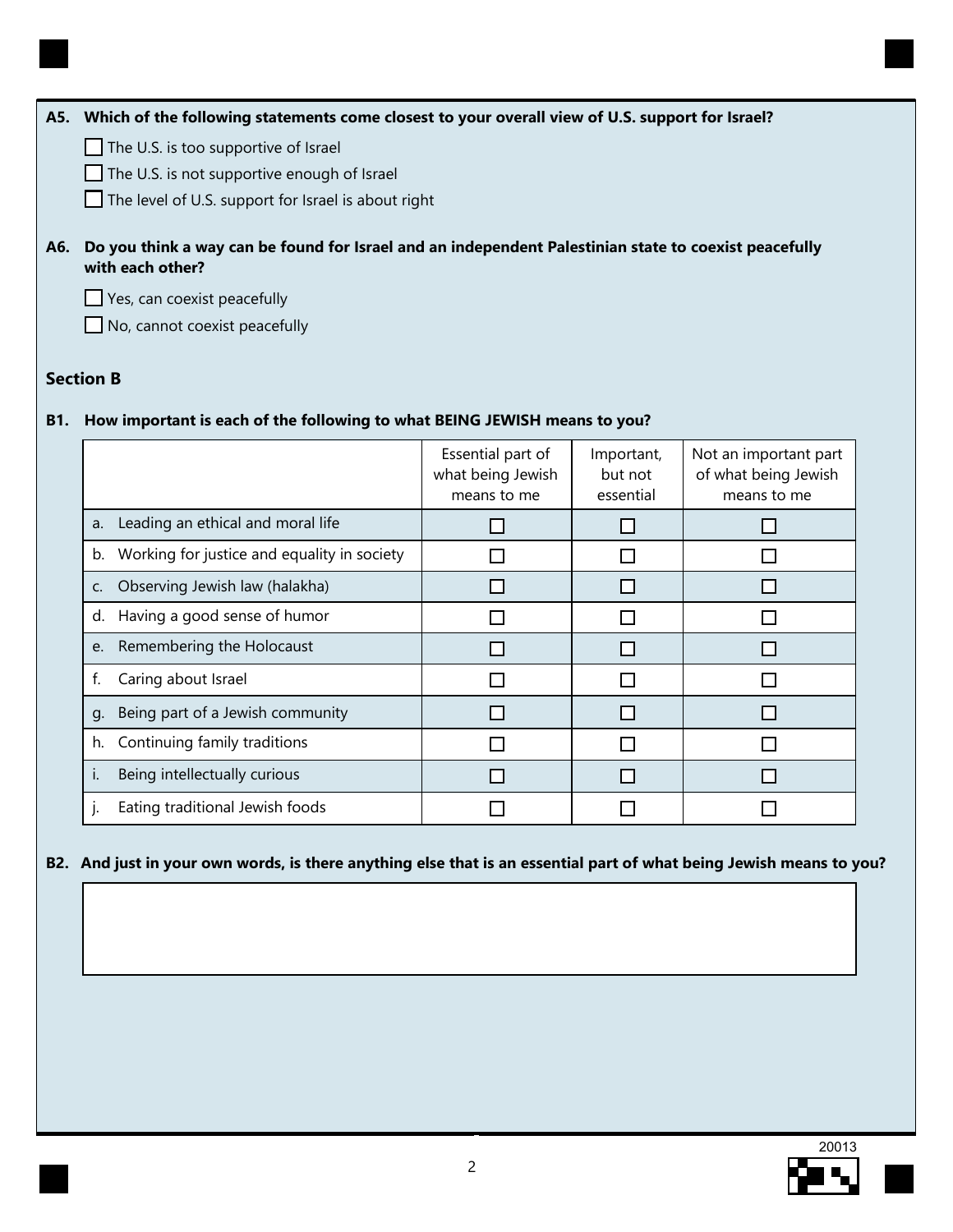|            | B3. How many of your close friends are Jewish?<br>All of them<br>Most of them                                                                                            |             | B8. How much, if anything, do you feel you have<br>in common with the following groups in the<br><b>United States?</b>                                                                                                           |        |        |             |                   |
|------------|--------------------------------------------------------------------------------------------------------------------------------------------------------------------------|-------------|----------------------------------------------------------------------------------------------------------------------------------------------------------------------------------------------------------------------------------|--------|--------|-------------|-------------------|
|            | Some of them<br>Hardly any of them                                                                                                                                       |             |                                                                                                                                                                                                                                  | A lot  | Some   | Not<br>much | Nothing<br>at all |
|            | None of them                                                                                                                                                             | a.          | Orthodox Jews                                                                                                                                                                                                                    | □      | □      | $\Box$      | ◻                 |
|            | Not sure                                                                                                                                                                 |             | b. Reform Jews                                                                                                                                                                                                                   | $\Box$ | $\Box$ | $\Box$      | $\Box$            |
| <b>B4.</b> | To you personally, is being Jewish mainly a matter                                                                                                                       | C.          | Conservative Jews                                                                                                                                                                                                                | □      | $\Box$ | $\Box$      | □                 |
|            | of<br>Religion                                                                                                                                                           |             | d. Evangelical<br>Christians                                                                                                                                                                                                     | $\Box$ | $\Box$ | $\Box$      | $\Box$            |
|            | Ancestry<br>Culture<br>Some combination                                                                                                                                  | $e_{\cdot}$ | <b>Mainline Protestants</b><br>(such as United<br>Methodists,<br>Episcopalians, etc.)                                                                                                                                            | □      | □      | $\Box$      |                   |
|            |                                                                                                                                                                          |             | f. Muslims                                                                                                                                                                                                                       | $\Box$ | $\Box$ | $\Box$      | $\Box$            |
| <b>B5.</b> | How much, if at all, do you feel a sense of<br>belonging to the Jewish people?<br>A great deal<br>Some<br>Not much<br>None at all                                        | <b>B9.</b>  | In the past 12 months, did you make a financial<br>donation to any Jewish charity or cause, such as<br>a synagogue, Jewish school or a group<br>supporting Israel?<br>Yes, made a donation<br>$\Box$ No, did not make a donation |        |        |             |                   |
| <b>B6.</b> | How much responsibility, if any, do you feel<br>you have to help fellow Jews in need around<br>the world?<br>$\Box$ A great deal<br>−<br>Some<br>Not much<br>None at all |             |                                                                                                                                                                                                                                  |        |        |             |                   |
| <b>B7.</b> | How much, if anything, do you feel you have in<br>common with Jews in Israel?<br>$\Box$ A lot<br>Some<br>Not much<br>Nothing at all                                      |             |                                                                                                                                                                                                                                  |        |        |             |                   |

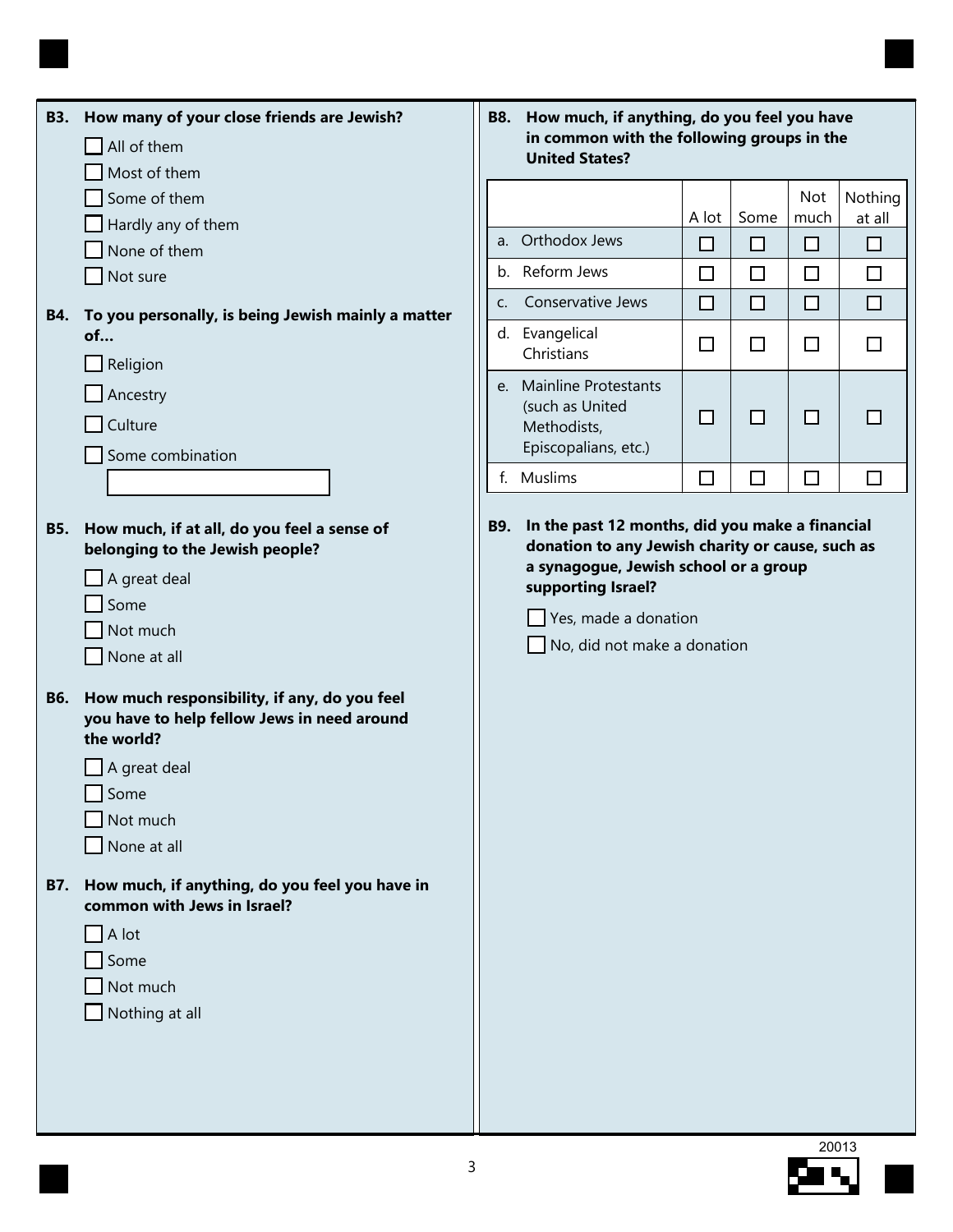| B10. In general, how friendly or unfriendly do you think<br>each of the following is toward Israel? | B13. How many times, if ever, have you been to Israel?                                                    |
|-----------------------------------------------------------------------------------------------------|-----------------------------------------------------------------------------------------------------------|
|                                                                                                     | Never                                                                                                     |
| The Democratic Party<br>a.                                                                          | Once                                                                                                      |
| Friendly toward Israel                                                                              | More than once                                                                                            |
| Neutral toward Israel                                                                               | Lived in Israel                                                                                           |
| Unfriendly toward Israel                                                                            | B14. How closely do you follow news about Israel?                                                         |
| The Republican Party<br>b.                                                                          | Very closely                                                                                              |
| Friendly toward Israel                                                                              | Somewhat closely                                                                                          |
| Neutral toward Israel                                                                               | Not too closely                                                                                           |
| Unfriendly toward Israel                                                                            | Not at all closely                                                                                        |
|                                                                                                     |                                                                                                           |
| Donald Trump<br>C.                                                                                  | B15. Do you think the current Israeli government is<br>making a sincere effort to bring about a peace     |
| Friendly toward Israel                                                                              | settlement with the Palestinians, or don't you                                                            |
| Neutral toward Israel                                                                               | think so?                                                                                                 |
| Unfriendly toward Israel                                                                            | Yes, making a sincere effort                                                                              |
| B11. In general, how friendly or unfriendly do you think                                            | No, don't think so                                                                                        |
| each of the following is toward JEWS IN THE U.S.?                                                   |                                                                                                           |
|                                                                                                     | B16. Do you think the current Palestinian leadership is<br>making a sincere effort to bring about a peace |
| The Democratic Party<br>a.                                                                          | settlement with Israel, or don't you think so?                                                            |
| Friendly toward Jews in the U.S.                                                                    | Yes, making a sincere effort                                                                              |
| Neutral toward Jews in the U.S.                                                                     | No, don't think so                                                                                        |
| Unfriendly toward Jews in the U.S.                                                                  |                                                                                                           |
| The Republican Party<br>b.                                                                          | <b>Section C</b>                                                                                          |
| Friendly toward Jews in the U.S.                                                                    | C1. Now thinking about the country as a whole, how                                                        |
| Neutral toward Jews in the U.S.                                                                     | much anti-Semitism do you think there is in the                                                           |
| Unfriendly toward Jews in the U.S.                                                                  | <b>United States today?</b>                                                                               |
| Donald Trump                                                                                        | A lot                                                                                                     |
| C.                                                                                                  | Some                                                                                                      |
| Friendly toward Jews in the U.S.                                                                    | Not much                                                                                                  |
| Neutral toward Jews in the U.S.                                                                     | None at all                                                                                               |
| Unfriendly toward Jews in the U.S.                                                                  | And compared with five years ago, do you think<br>C2.                                                     |
| B12. How emotionally attached are you to Israel?                                                    | there is                                                                                                  |
| Very attached                                                                                       | More anti-Semitism in the U.S. today                                                                      |
| Somewhat attached                                                                                   | Less anti-Semitism in the                                                                                 |
| Not too attached                                                                                    | U.S. today                                                                                                |
| Not at all attached                                                                                 | About the same amount of<br>GO TO C4 ON<br>anti-Semitism in the U.S.                                      |
|                                                                                                     | PAGE 5<br>today                                                                                           |
|                                                                                                     |                                                                                                           |

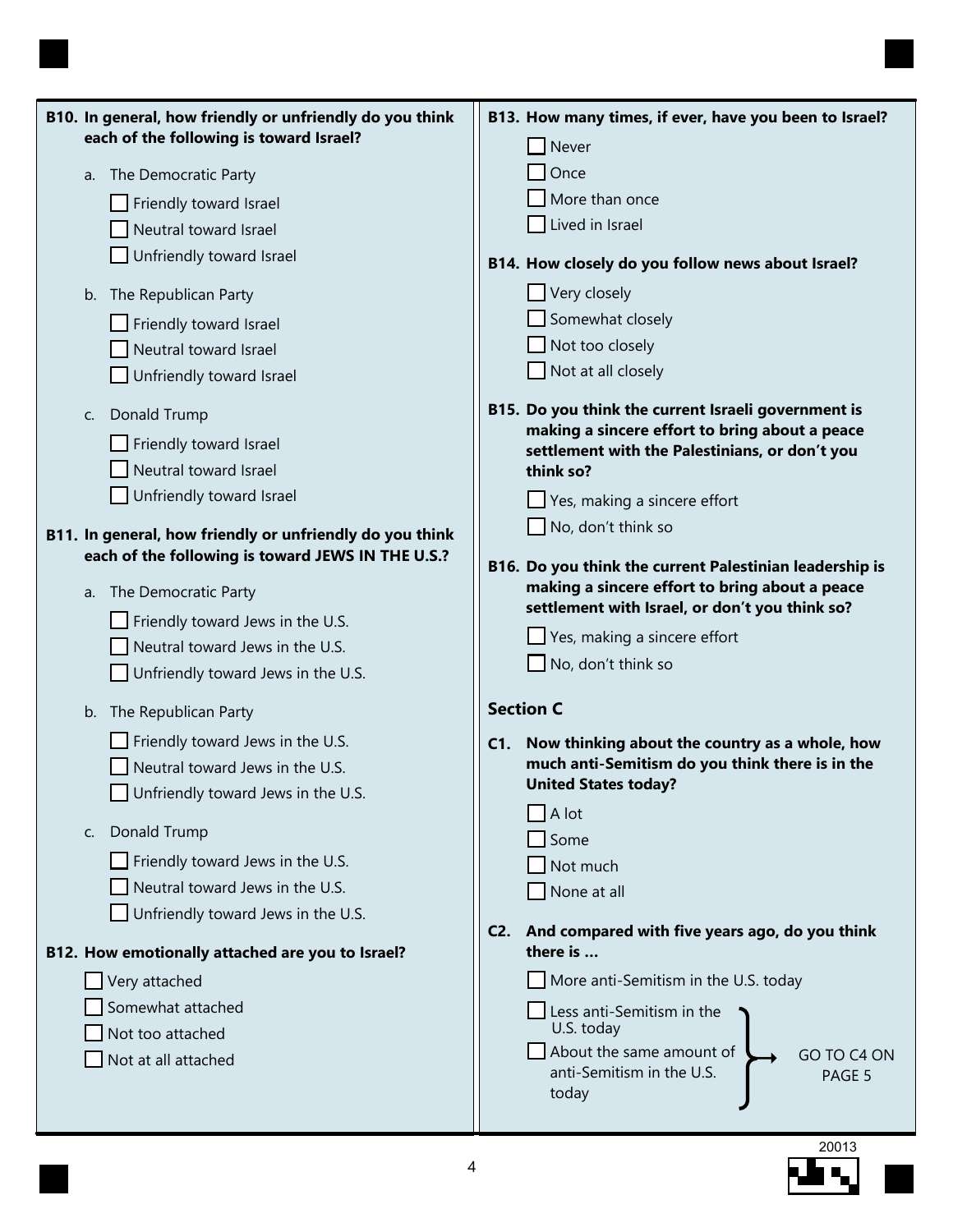| C3. Do you think there is more anti-Semitism in the U.S. today than there was five years ago because                             |                      |                         |
|----------------------------------------------------------------------------------------------------------------------------------|----------------------|-------------------------|
| There are now more people who hold anti-Semitic views                                                                            |                      |                         |
| People who hold anti-Semitic views now feel more free to express them                                                            |                      |                         |
| <b>Both</b>                                                                                                                      |                      |                         |
| C4. As a Jewish person in the United States, do you personally feel                                                              |                      |                         |
| More safe today than five years ago                                                                                              |                      |                         |
| Less safe today than five years ago                                                                                              |                      |                         |
| Not much change from five years ago                                                                                              |                      |                         |
| I did not live in the U.S. five years ago                                                                                        |                      |                         |
| C5. Have you hesitated to participate in Jewish observances or events because you feel less safe than you did<br>five years ago? |                      |                         |
| Yes, I hesitated but still participated                                                                                          |                      |                         |
| Yes, I hesitated and chose not to participate                                                                                    |                      |                         |
|                                                                                                                                  |                      |                         |
| No, I have not hesitated                                                                                                         |                      |                         |
| C6. Please indicate whether each of the following things has happened to you IN THE PAST TWELVE MONTHS.                          |                      |                         |
|                                                                                                                                  | Yes, has<br>happened | No, has not<br>happened |
| Have you been called offensive names because you are Jewish or because<br>a.<br>of your Jewish background?                       | □                    | □                       |
| b. Have you been made to feel unwelcome because you are Jewish or<br>because of your Jewish background?                          | П                    | П                       |
| Have you been physically threatened or attacked because you are Jewish<br>C.<br>or because of your Jewish background?            | □                    | □                       |
| d. Have you seen anti-Jewish graffiti or vandalism in your local community?                                                      | $\mathsf{L}$         | l 1                     |
| e. Have you been harassed online because you are Jewish or because of<br>your Jewish background?                                 |                      |                         |

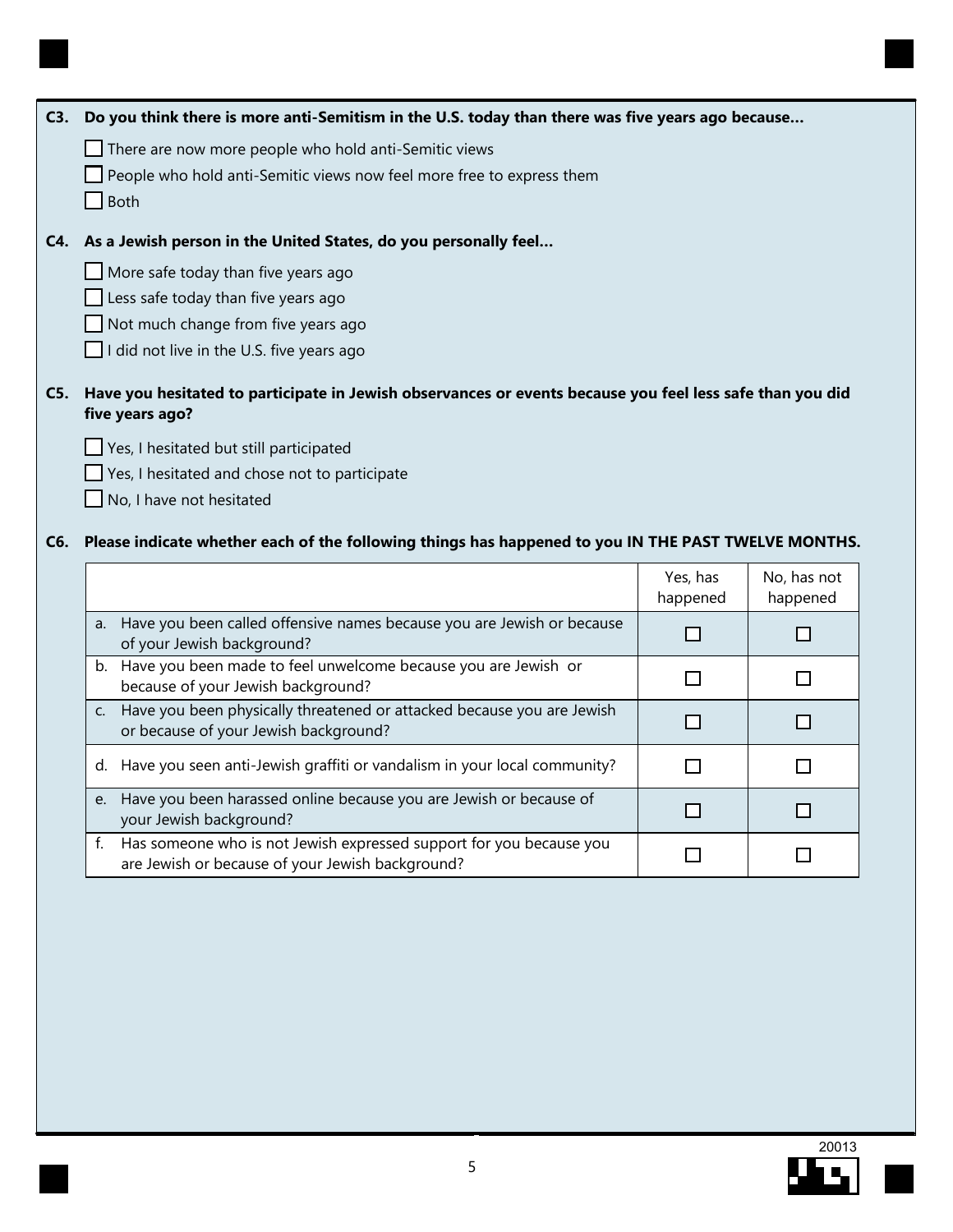| C7a. In the past twelve months, have you heard<br>someone say Jews care too much about money? | D3. How important is religion in your life?                                                  |
|-----------------------------------------------------------------------------------------------|----------------------------------------------------------------------------------------------|
| $\Box$ Have heard someone say this in my presence                                             | Very important                                                                               |
| Have heard or read about this second hand,                                                    | Somewhat important                                                                           |
| but not in my presence                                                                        | Not too important                                                                            |
| Have not heard someone say this                                                               | $\Box$ Not at all important                                                                  |
| C7b. In the past twelve months, have you heard                                                | D4. How important is being Jewish in your life?                                              |
| someone say the Holocaust did not happen or its                                               | $\Box$ Very important                                                                        |
| severity has been exaggerated?                                                                | Somewhat important                                                                           |
| $\Box$ Have heard someone say this in my presence                                             | $\Box$ Not too important                                                                     |
| Have heard or read about this second hand,                                                    | $\Box$ Not at all important                                                                  |
| but not in my presence                                                                        |                                                                                              |
| Have not heard someone say this                                                               | D5. Which of these statements comes closest to your<br>views, even if none is exactly right? |
| C7c. In the past twelve months, have you heard                                                | $\Box$ I believe in God as described in the Bible                                            |
| someone say American Jews care more about                                                     | $\mathsf{l}$ I DO NOT believe in God as described in the Bible,                              |
| <b>Israel than about the United States?</b>                                                   | but I do believe there is some other higher power                                            |
| Have heard someone say this in my presence                                                    | or spiritual force in the universe                                                           |
| Have heard or read about this second hand,                                                    | I do not believe there is ANY higher power or                                                |
| but not in my presence                                                                        | spiritual force in the universe → GO TO D7 ON                                                |
| $\Box$ Have not heard someone say this                                                        | PAGE 7                                                                                       |
| <b>Section D</b>                                                                              | D6. Which comes closer to your view, even if neither is                                      |
|                                                                                               | exactly right?                                                                               |
| D1. Thinking about Jewish religious denominations,                                            | $\Box$ God gave the land that is now Israel to the                                           |
| do you consider yourself to be                                                                | Jewish people                                                                                |
| Orthodox $\rightarrow$ GO TO D2                                                               | God did not literally give the land that is now<br>Israel to the Jewish people               |
| Reform                                                                                        |                                                                                              |
| Conservative                                                                                  |                                                                                              |
| Something else<br>GO TO D3                                                                    |                                                                                              |
|                                                                                               |                                                                                              |
|                                                                                               |                                                                                              |
| No particular denomination                                                                    |                                                                                              |
| D2. Do you consider yourself to be                                                            |                                                                                              |
| Hasidic or Chabad                                                                             |                                                                                              |
| Modern or Centrist Orthodox                                                                   |                                                                                              |
| Yeshivish, Litvish or Agudah                                                                  |                                                                                              |
| Some other type of Orthodox                                                                   |                                                                                              |
|                                                                                               |                                                                                              |
|                                                                                               |                                                                                              |
|                                                                                               |                                                                                              |

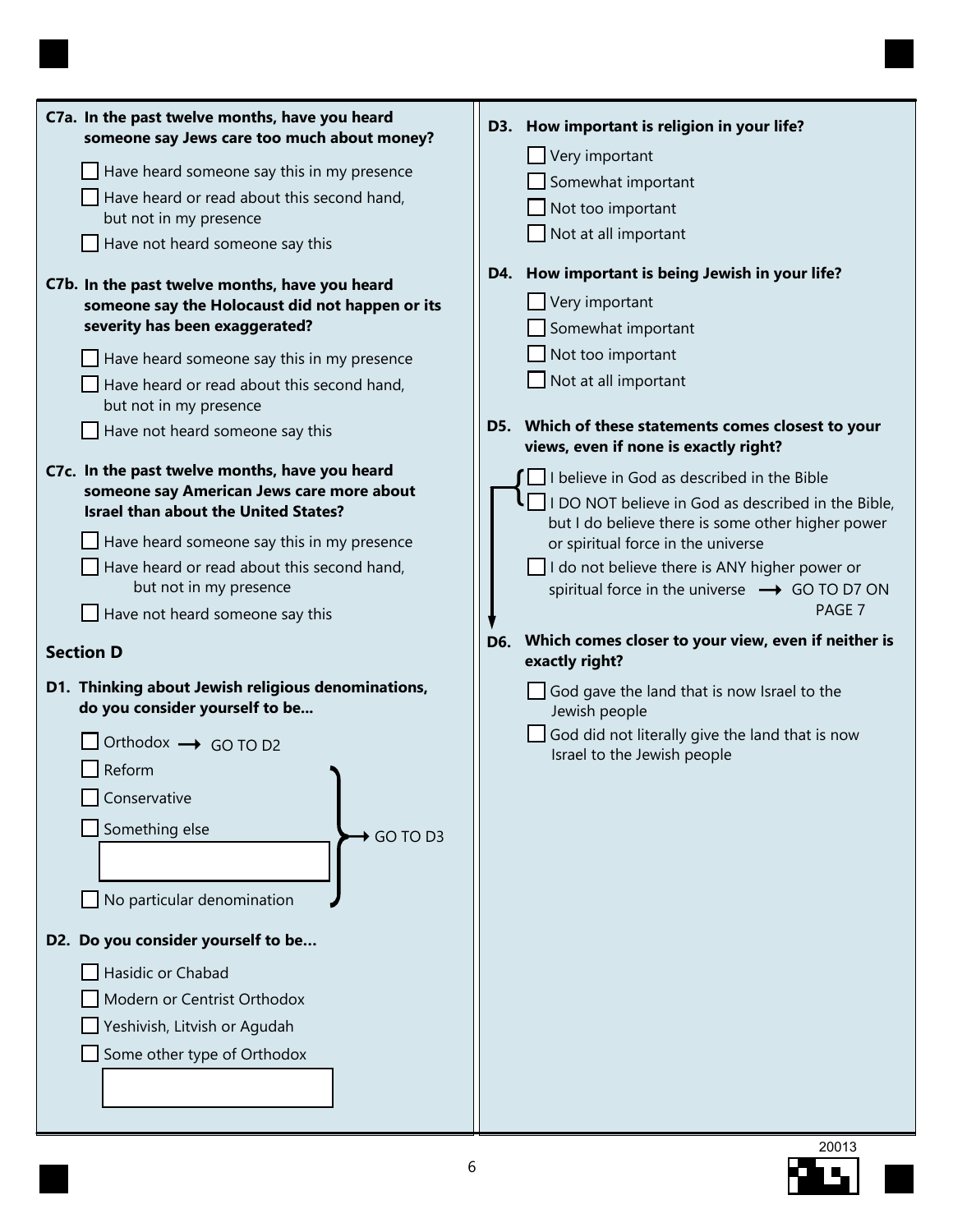|  | D7. Is anyone in your household currently a member<br>of a Jewish congregation, such as a synagogue,<br>temple, havurah or minyan?                                                |
|--|-----------------------------------------------------------------------------------------------------------------------------------------------------------------------------------|
|  | Yes<br>$\n $ No $\n $ GO TO D9                                                                                                                                                    |
|  | D8. And is that you or someone else in your household?<br>I am a member                                                                                                           |
|  | $\Box$ I am not a member, but someone else in the<br>household is a member                                                                                                        |
|  | D9. Do you keep kosher in your home?                                                                                                                                              |
|  | $\Box$ Yes, I keep kosher and I separate meat and dairy                                                                                                                           |
|  | $\Box$ Yes, I keep kosher and I am vegetarian or vegan                                                                                                                            |
|  | $\Box$ No, I do not keep kosher                                                                                                                                                   |
|  | D10. Last Passover, did you hold or attend a Seder?                                                                                                                               |
|  | Yes, held or attended a Seder                                                                                                                                                     |
|  | $\Box$ No, did not hold or attend a Seder                                                                                                                                         |
|  | D11. During the last Yom Kippur, did you fast?                                                                                                                                    |
|  | Yes, all day                                                                                                                                                                      |
|  | $\Box$ Yes, part of the day                                                                                                                                                       |
|  | No, did not fast                                                                                                                                                                  |
|  | No, could not fast due to health problems, age,                                                                                                                                   |
|  | pregnancy or nursing                                                                                                                                                              |
|  | D12. Aside from special occasions like weddings, funerals<br>and bar mitzvahs, how often do you attend Jewish<br>religious services at a synagogue, temple, minyan<br>or havurah? |
|  | More than once a week                                                                                                                                                             |
|  | <b>GO TO D13</b><br>Once a week                                                                                                                                                   |
|  | <b>ON RIGHT</b><br>Once or twice a month                                                                                                                                          |
|  | A few times a year, such                                                                                                                                                          |
|  | as for High Holidays<br><b>GO TO D14</b>                                                                                                                                          |
|  | Seldom<br>ON PAGE 8                                                                                                                                                               |
|  | Never                                                                                                                                                                             |
|  |                                                                                                                                                                                   |
|  |                                                                                                                                                                                   |
|  |                                                                                                                                                                                   |

**D13. We are interested in understanding the reasons why people go to Jewish religious services. Please indicate whether each of the following is a reason why you attend.**

|    |                                                        | Yes, is a<br>reason | No, is not<br>a reason |
|----|--------------------------------------------------------|---------------------|------------------------|
| a. | Because of my family,<br>spouse or partner             |                     |                        |
| b. | Because I find it spiritually<br>meaningful            |                     |                        |
| C. | Because I feel a sense of<br>belonging                 |                     |                        |
| d. | To continue my family's<br>traditions                  |                     |                        |
| e. | To see friends or to socialize                         |                     |                        |
| f. | Because I feel a religious<br>obligation               |                     |                        |
| g. | To feel connected to my<br>ancestry or history         |                     |                        |
| h. | To learn something new                                 |                     |                        |
| i. | Because I would feel quilty<br>if I didn't participate |                     |                        |

→ GO TO D15 ON PAGE 8

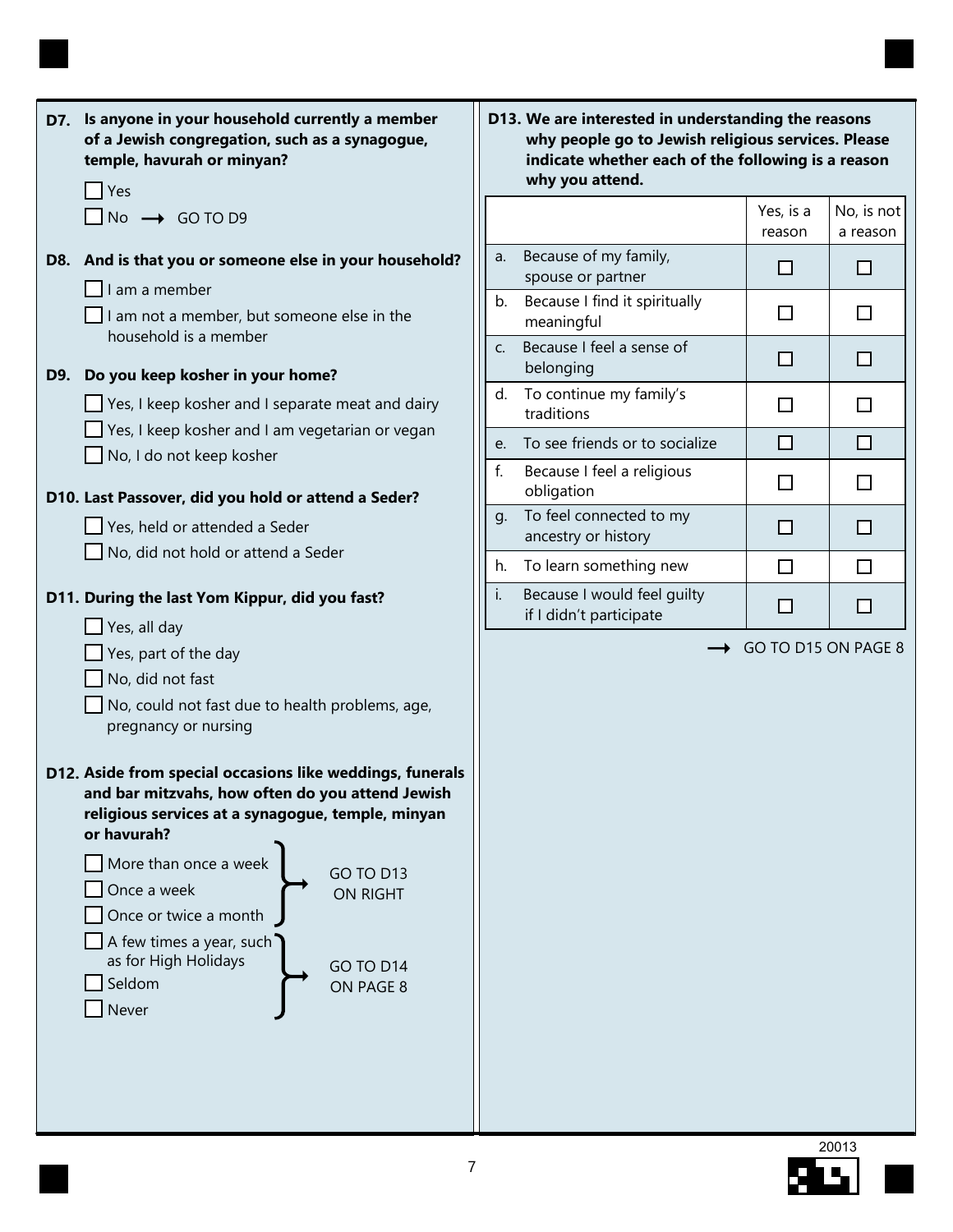

|                                                             | Yes, is a<br>reason | No, is not<br>a reason |
|-------------------------------------------------------------|---------------------|------------------------|
| I'm just not interested<br>a.                               |                     |                        |
| I express my Jewishness in other ways<br>b.                 |                     |                        |
| It costs too much<br>$C_{\cdot}$                            |                     |                        |
| I'm not religious<br>d.                                     |                     |                        |
| don't feel welcome<br>e <sub>1</sub>                        |                     |                        |
| I don't think I know enough to participate<br>f.            |                     |                        |
| There aren't any Jewish congregations where I live<br>g.    |                     |                        |
| People treat me like I don't really belong<br>h.            |                     |                        |
| I'm in poor health or find it difficult to get around<br>I. |                     |                        |
| I fear for my security                                      |                     |                        |
| I feel pressured to do more or give more<br>k.              |                     |                        |
| am not Jewish                                               |                     |                        |

## **D15. We are also interested in other ways that people may connect with Jews and Judaism. About how often, if at all, do you…**

|         |                                                                       | Often           | Sometimes | Rarely | Never |
|---------|-----------------------------------------------------------------------|-----------------|-----------|--------|-------|
| a.      | Mark Shabbat in a way that makes it meaningful to you                 |                 |           |        |       |
| b.      | Share Jewish culture or holidays with non-Jewish friends              |                 |           |        |       |
| $C_{1}$ | Cook or eat traditional Jewish foods                                  | H               |           |        |       |
| d.      | Read Jewish newspapers or seek out Jewish news online                 |                 |           |        |       |
| e.      | Visit synagogues or historic Jewish sites when traveling              |                 |           |        |       |
| f.      | Go to Jewish film festivals or seek out Jewish films                  | n l             |           |        |       |
| q.      | Participate in activities or services with Chabad                     |                 |           |        |       |
| h.      | Watch TV shows with Jewish or Israeli themes or content               | <b>Contract</b> |           |        |       |
|         | Engage in political activism as an expression of<br>Jewishness        |                 |           |        |       |
| ı.      | Listen to Jewish or Israeli music                                     | $\Box$          |           |        |       |
| k.      | Participate in online conversations about Judaism and<br>being Jewish |                 |           |        |       |
| L.      | Read Jewish literature, biographies or books on Jewish<br>history     |                 |           |        |       |

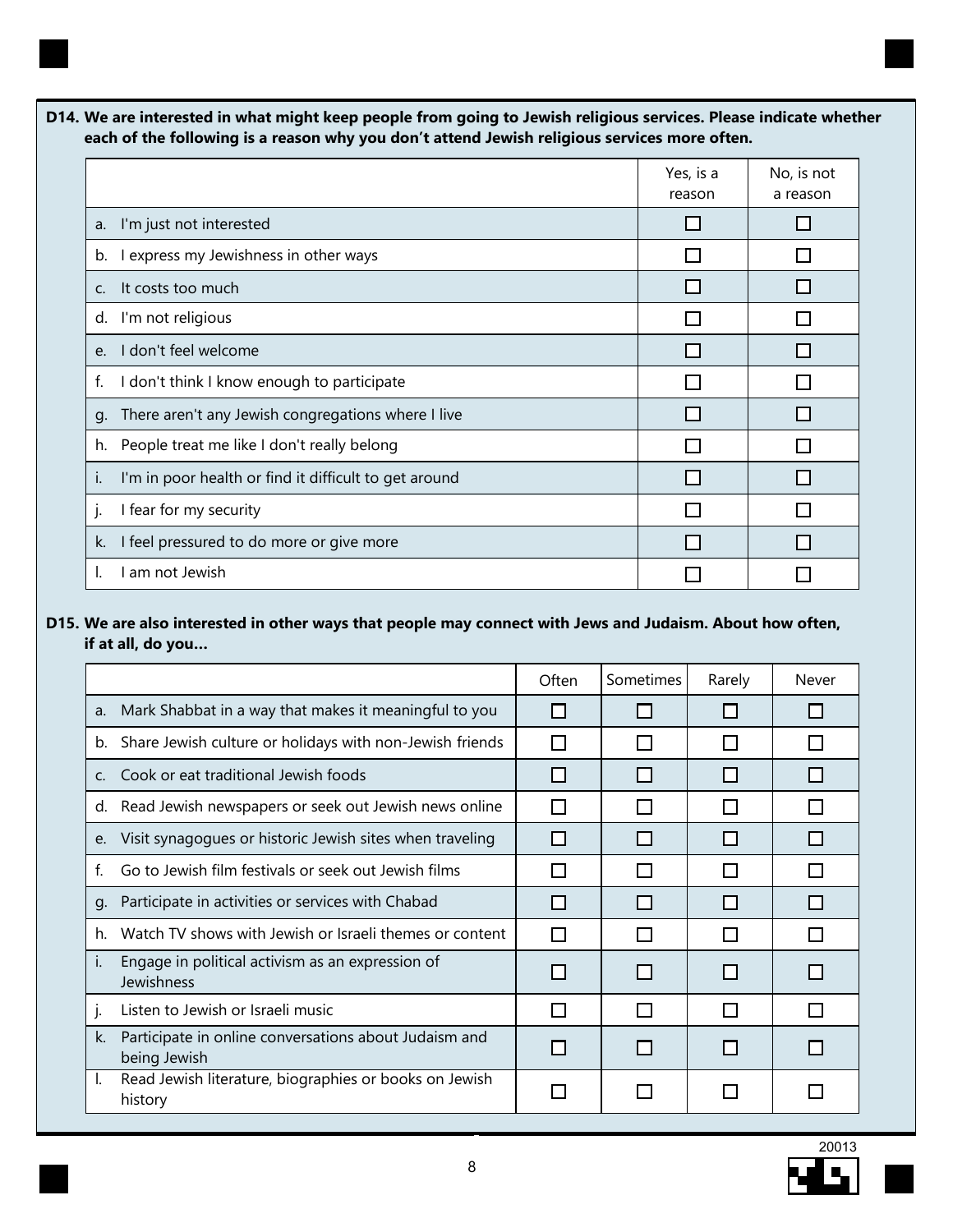| D16. And is there anything else you do that makes you feel connected with Jews and Judaism?                                                                                                                                                                                                                                                                                       |                   |                       |                      |                         |
|-----------------------------------------------------------------------------------------------------------------------------------------------------------------------------------------------------------------------------------------------------------------------------------------------------------------------------------------------------------------------------------|-------------------|-----------------------|----------------------|-------------------------|
|                                                                                                                                                                                                                                                                                                                                                                                   |                   |                       |                      |                         |
|                                                                                                                                                                                                                                                                                                                                                                                   |                   |                       |                      |                         |
|                                                                                                                                                                                                                                                                                                                                                                                   |                   |                       |                      |                         |
| D17. Aside from special occasions like weddings and funerals, how often do you attend non-Jewish                                                                                                                                                                                                                                                                                  |                   |                       |                      |                         |
| religious services?                                                                                                                                                                                                                                                                                                                                                               |                   |                       |                      |                         |
| More than once a week                                                                                                                                                                                                                                                                                                                                                             |                   |                       |                      |                         |
| Once a week<br>Once or twice a month                                                                                                                                                                                                                                                                                                                                              |                   |                       |                      |                         |
| A few times a year                                                                                                                                                                                                                                                                                                                                                                |                   |                       |                      |                         |
| Seldom                                                                                                                                                                                                                                                                                                                                                                            |                   |                       |                      |                         |
| Never                                                                                                                                                                                                                                                                                                                                                                             |                   |                       |                      |                         |
| D18. In the past year, have you observed any Jewish rituals to mark life milestones, such as attending a bar or bat<br>mitzvah, lighting a yahrzeit candle, or attending a circumcision or Jewish naming ceremony?                                                                                                                                                                |                   |                       |                      |                         |
| $\Box$ Yes, have done this in the past year                                                                                                                                                                                                                                                                                                                                       |                   |                       |                      |                         |
| $\Box$ No, have not done this in the past year                                                                                                                                                                                                                                                                                                                                    |                   |                       |                      |                         |
| D19. Do you own any of the following?                                                                                                                                                                                                                                                                                                                                             |                   |                       |                      |                         |
|                                                                                                                                                                                                                                                                                                                                                                                   |                   |                       | Yes,<br>own this     | No, do not<br>own this  |
| Menorah<br>a.                                                                                                                                                                                                                                                                                                                                                                     |                   |                       | □                    | H                       |
| Mezuzah<br>b.                                                                                                                                                                                                                                                                                                                                                                     |                   |                       | □                    | $\Box$                  |
| Seder plate<br>c.                                                                                                                                                                                                                                                                                                                                                                 |                   |                       | □                    | □                       |
| Hebrew-language siddur or prayer book<br>d.                                                                                                                                                                                                                                                                                                                                       |                   |                       | H                    | П                       |
| D20. On a typical day, do you wear something that is distinctively Jewish, such as a kippa (yarmulke) or a chain or<br>bracelet with a Star of David or chai symbol?<br>$\Box$ Yes, wear something distinctive<br>$\Box$ No, typically do not wear anything distinctive<br>D21. Regardless of whether you have any grandchildren right now, imagine for a moment that you do have |                   |                       |                      |                         |
|                                                                                                                                                                                                                                                                                                                                                                                   |                   |                       |                      |                         |
| grandchildren. How important would it be to you that your grandchildren                                                                                                                                                                                                                                                                                                           |                   |                       |                      |                         |
|                                                                                                                                                                                                                                                                                                                                                                                   | Very<br>important | Somewhat<br>important | Not too<br>important | Not at all<br>important |
| a. Are Jewish?                                                                                                                                                                                                                                                                                                                                                                    | □                 | □                     | □                    | $\Box$                  |
| Share your core political convictions?<br>b.                                                                                                                                                                                                                                                                                                                                      | П                 | □                     | □                    | $\Box$                  |
| Carry on your family name?<br>C.                                                                                                                                                                                                                                                                                                                                                  | □                 | $\Box$                | □                    | □                       |
| Marry someone who is Jewish?<br>d.                                                                                                                                                                                                                                                                                                                                                | $\Box$            | □                     | □                    | $\Box$                  |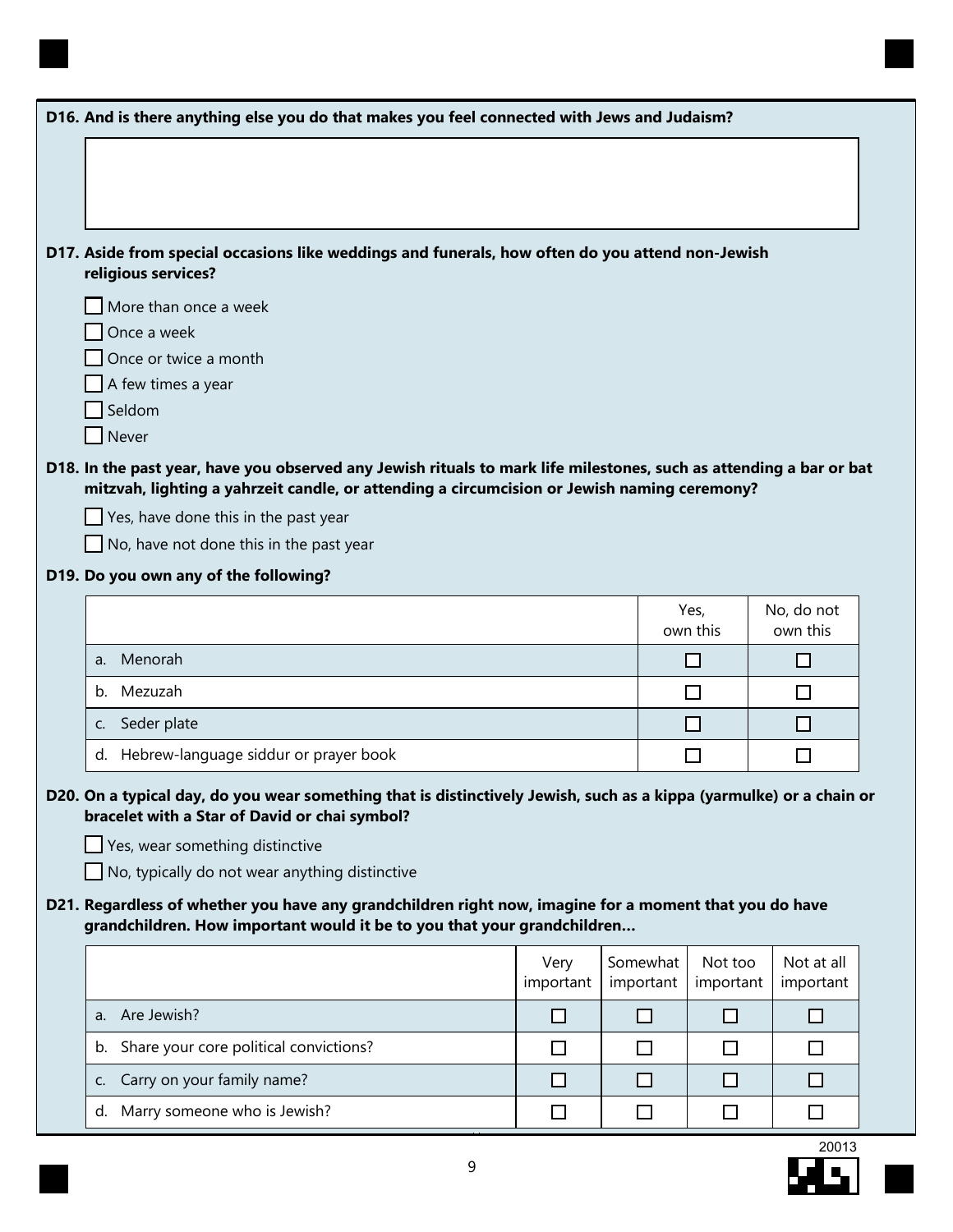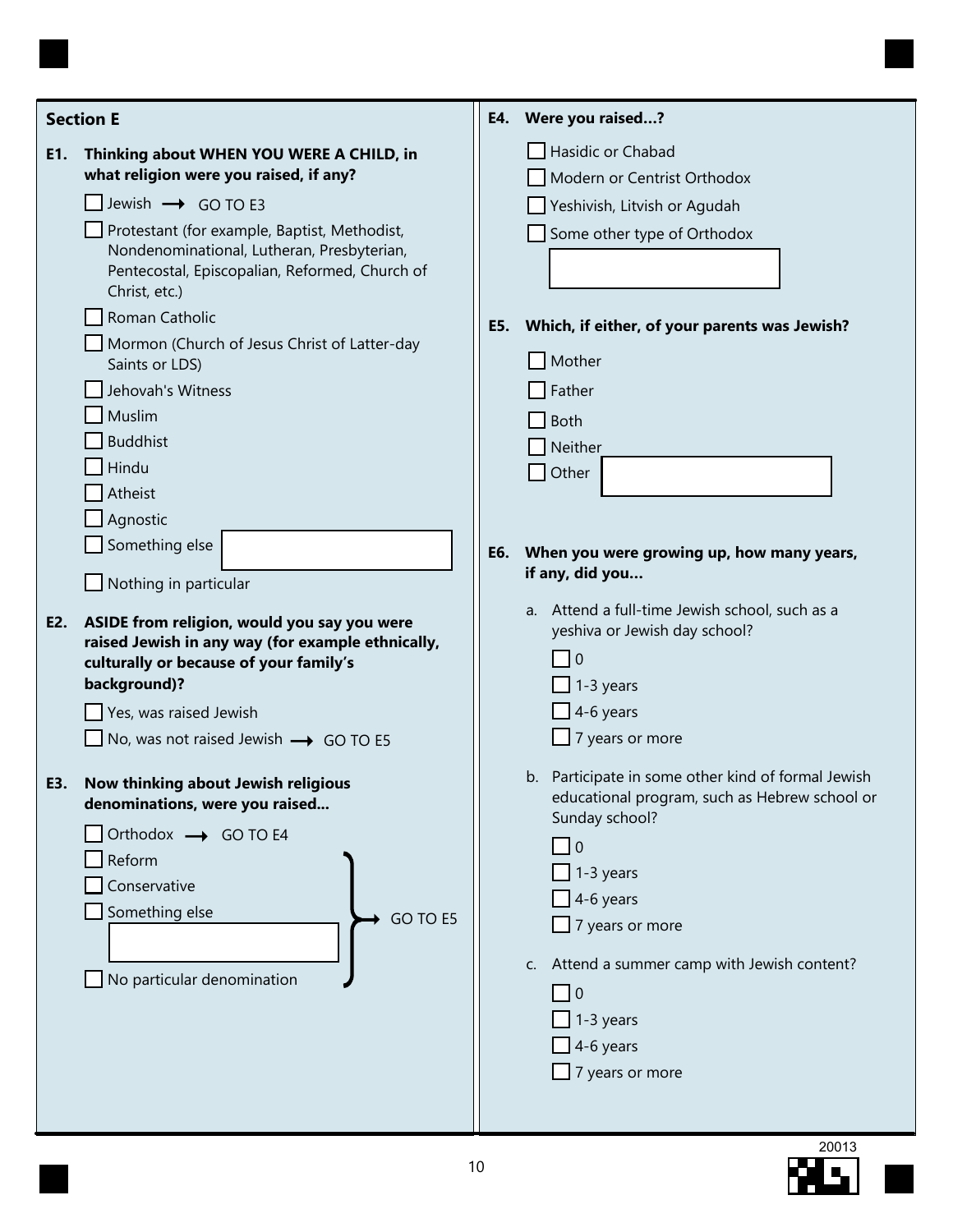| E7. | Did you have a bar or bat mitzvah when you were                                                   |     | F3. What is your spouse or partner's religion, if any?              |
|-----|---------------------------------------------------------------------------------------------------|-----|---------------------------------------------------------------------|
|     | young?                                                                                            |     | $\Box$ Jewish $\rightarrow$ GO TO F5                                |
|     | Yes                                                                                               |     | Protestant (for example, Baptist, Methodist,                        |
|     | N <sub>o</sub>                                                                                    |     | Nondenominational, Lutheran, Presbyterian,                          |
|     |                                                                                                   |     | Pentecostal, Episcopalian, Reformed, Church of<br>Christ, etc.)     |
| E8. | Do you think rabbis should perform marriage<br>ceremonies for interfaith couples-that is, between |     | Roman Catholic                                                      |
|     | someone who is Jewish and someone who is not?                                                     |     | Mormon (Church of Jesus Christ of Latter-day                        |
|     | Yes, they should perform marriage ceremonies                                                      |     | Saints or LDS)                                                      |
|     | for interfaith couples                                                                            |     | Jehovah's Witness                                                   |
|     | No, they should not perform marriage                                                              |     | Muslim                                                              |
|     | ceremonies for interfaith couples                                                                 |     | <b>Buddhist</b>                                                     |
|     | It depends                                                                                        |     | Hindu                                                               |
| E9. | Do you think rabbis should perform marriage                                                       |     | Atheist                                                             |
|     | ceremonies for same-sex couples?                                                                  |     | $\Box$ Agnostic                                                     |
|     | $\Box$ Yes, they should perform marriage ceremonies                                               |     | Something else                                                      |
|     | for same-sex couples<br>No, they should not perform marriage                                      |     | Nothing in particular                                               |
|     | ceremonies for same-sex couples                                                                   |     | F4. ASIDE from religion, does your spouse or partner                |
|     | It depends                                                                                        |     | consider themself Jewish in any way (for example                    |
|     | <b>Section F</b>                                                                                  |     | ethnically, culturally or because of their family's<br>background)? |
|     | F1. Which of these best describes you?                                                            |     | Yes, considers themself Jewish                                      |
|     | Married                                                                                           |     | No, does not consider themself Jewish                               |
|     | Living with a partner $\rightarrow$ GO TO F3                                                      | F5. | Did your spouse or partner have a Jewish parent or                  |
|     | Divorced                                                                                          |     | was your spouse or partner raised Jewish?                           |
|     | Separated<br><b>GO TO SECTION G</b>                                                               |     | $\Box$ Yes, had a Jewish parent or was raised Jewish                |
|     | Widowed<br>QUESTION G1 ON                                                                         |     | No, did not have a Jewish parent and was not                        |
|     | PAGE 12<br>Never been married                                                                     |     | raised Jewish                                                       |
| F2. | In what year did you and your spouse get married?                                                 | F6. | How old is your spouse or partner?                                  |
|     |                                                                                                   |     |                                                                     |
|     | Year married                                                                                      |     | Years of age                                                        |
|     |                                                                                                   | F7. | Is your spouse or partner male or female?                           |
|     |                                                                                                   |     | $\blacksquare$ Male                                                 |
|     |                                                                                                   |     | $\Box$ Female                                                       |
|     |                                                                                                   |     |                                                                     |
|     |                                                                                                   |     |                                                                     |
|     |                                                                                                   |     |                                                                     |
|     |                                                                                                   |     |                                                                     |
|     |                                                                                                   |     |                                                                     |

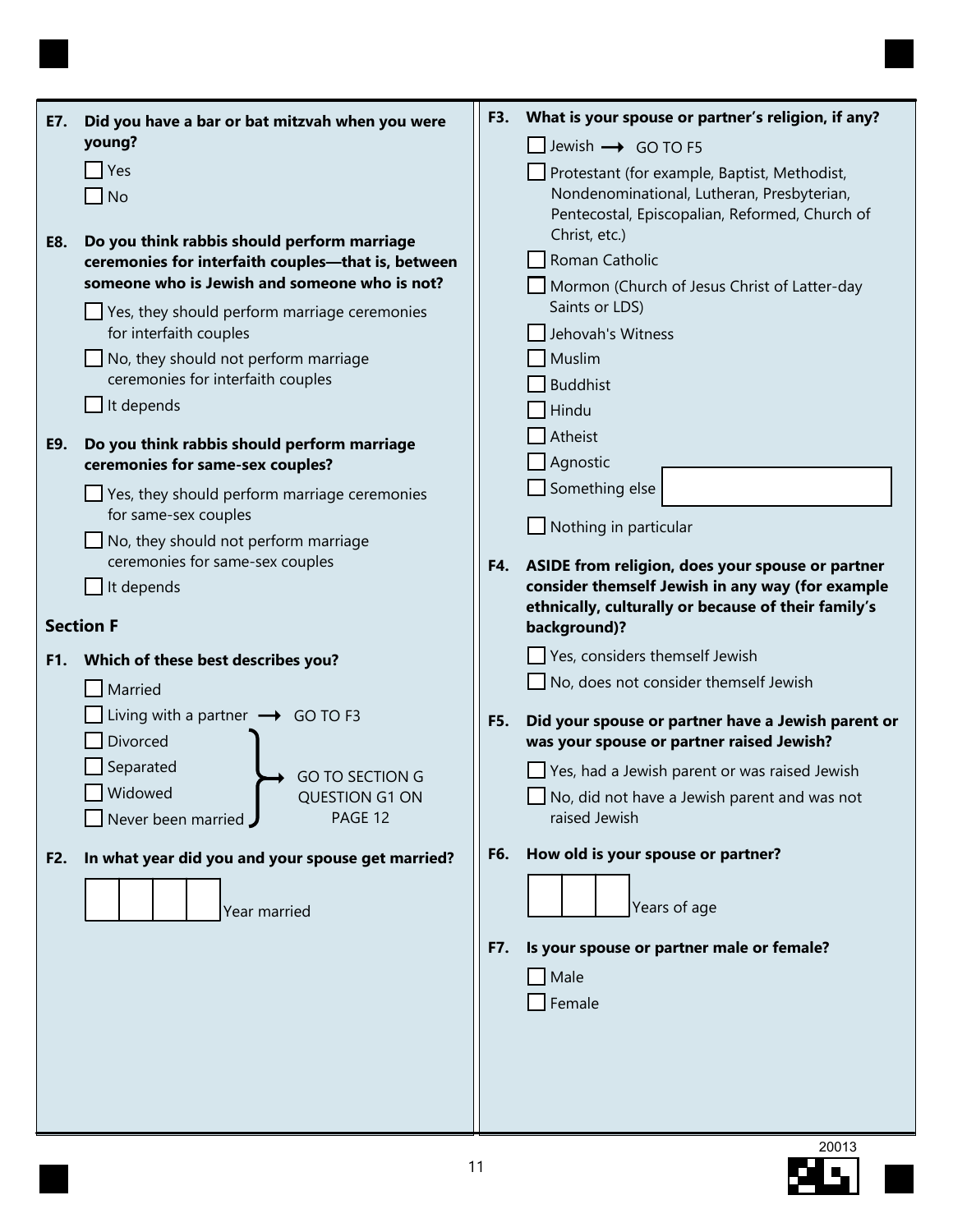| <b>F8.</b> | Is your spouse or partner of Hispanic, Latino, or<br>Spanish origin, such as Mexican, Puerto Rican,<br><b>Cuban or Argentinian?</b> |     | G5. Where was your mother born?<br>$\Box$ U.S.<br>Canada |
|------------|-------------------------------------------------------------------------------------------------------------------------------------|-----|----------------------------------------------------------|
|            | $\Box$ Yes                                                                                                                          |     | Israel                                                   |
|            | $\Box$ No                                                                                                                           |     | Russia                                                   |
|            |                                                                                                                                     |     | Ukraine                                                  |
| F9.        | What is your spouse or partner's race or origin?                                                                                    |     |                                                          |
|            | (Mark all that apply)                                                                                                               |     | Other country                                            |
|            | White                                                                                                                               |     | Not sure                                                 |
|            | <b>Black or African American</b>                                                                                                    |     | G6. Where were you born?                                 |
|            | Asian or Asian American                                                                                                             |     |                                                          |
|            | Some other race or origin                                                                                                           |     | $\Box$ U.S. $\rightarrow$ GO TO G9                       |
|            |                                                                                                                                     |     | Canada                                                   |
|            | <b>Section G</b>                                                                                                                    |     | Israel                                                   |
|            |                                                                                                                                     |     | Russia                                                   |
|            | Now we have a few questions about Israel                                                                                            |     | Ukraine                                                  |
|            | G1. Overall, how would you rate Benjamin Netanyahu's                                                                                |     | Other country                                            |
|            | leadership of Israel?                                                                                                               |     |                                                          |
|            |                                                                                                                                     |     |                                                          |
|            | Excellent                                                                                                                           | G7. | In what year did you come to live in the U.S.?           |
|            | Good                                                                                                                                |     |                                                          |
|            | Only fair                                                                                                                           |     | Year came to live in the U.S.                            |
|            | $\Box$ Poor                                                                                                                         |     |                                                          |
|            |                                                                                                                                     |     | G8. Are you a citizen of the United States, or not?      |
|            | G2. Did you ever participate in a Birthright Israel trip?                                                                           |     | $\Box$ Yes                                               |
|            | $\Box$ Yes                                                                                                                          |     |                                                          |
|            | $\Box$ No                                                                                                                           |     | $\Box$ No                                                |
|            |                                                                                                                                     | G9. | How much have you heard about the boycott,               |
|            | G3. Do you have a grown child who has been on a                                                                                     |     | divestment and sanctions (BDS) movement                  |
|            | <b>Birthright trip to Israel?</b>                                                                                                   |     | regarding Israel?                                        |
|            | Yes, have a grown child who has done this                                                                                           |     | $\Box$ A lot                                             |
|            | $\Box$ No, do not have a grown child who has done this                                                                              |     | Some                                                     |
|            | Do not have grown children                                                                                                          |     | Not much                                                 |
|            |                                                                                                                                     |     | GO TO G11 ON PAGE 13                                     |
|            | G4. Where was your father born?                                                                                                     |     | Nothing at all                                           |
|            | $\Box$ U.S.                                                                                                                         |     | G10. Generally speaking, do you support or oppose the    |
|            | Canada                                                                                                                              |     | boycott, divestment and sanctions (BDS)                  |
|            | Israel                                                                                                                              |     | movement?                                                |
|            | Russia                                                                                                                              |     | $\Box$ Strongly support                                  |
|            | Ukraine                                                                                                                             |     | Somewhat support                                         |
|            | Other country                                                                                                                       |     | Somewhat oppose                                          |
|            |                                                                                                                                     |     |                                                          |
|            | Not sure                                                                                                                            |     | Strongly oppose                                          |
|            |                                                                                                                                     |     |                                                          |

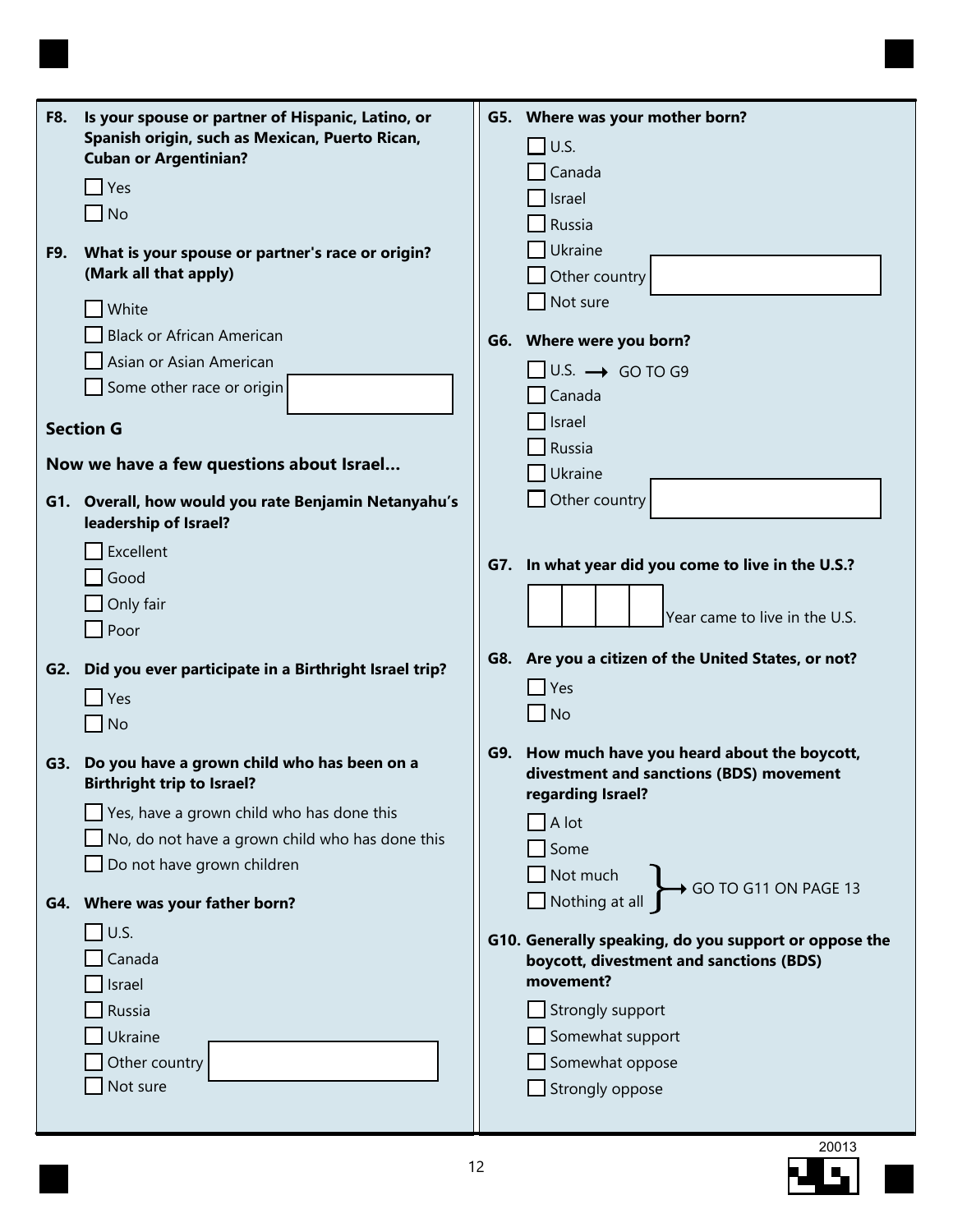| G11. In terms of Jewish heritage, do you think of<br>yourself as (Mark all that apply) | G14. In politics today, do you consider yourself a                                                 |
|----------------------------------------------------------------------------------------|----------------------------------------------------------------------------------------------------|
| Ashkenazi (following Jewish customs of Central<br>and Eastern Europe)                  | Republican<br>Democrat<br>$\rightarrow$ GO TO G16                                                  |
| Sephardic (following Jewish customs of Spain)                                          | Independent                                                                                        |
| Mizrahi (following Jewish customs of North Africa                                      | Something else                                                                                     |
| and the Middle East)                                                                   | G15. As of today do you lean more to                                                               |
| Other                                                                                  | The Republican Party                                                                               |
| Not sure                                                                               | The Democratic Party                                                                               |
| This does not apply to me/I am just Jewish                                             |                                                                                                    |
| G12. Last year, what was your total family income from<br>all sources, before taxes?   | G16. In general, would you describe your political<br>views as                                     |
|                                                                                        | Very conservative                                                                                  |
| Less than \$5,000<br>\$5,000 to less than \$10,000                                     | Conservative                                                                                       |
| \$10,000 to less than \$15,000                                                         | Moderate                                                                                           |
| \$15,000 to less than \$20,000                                                         | Liberal                                                                                            |
| \$20,000 to less than \$25,000                                                         | Very liberal                                                                                       |
| \$25,000 to less than \$30,000                                                         | G17. Are you now employed full-time, part-time or not                                              |
| \$30,000 to less than \$40,000                                                         | employed?                                                                                          |
| \$40,000 to less than \$50,000                                                         |                                                                                                    |
| \$50,000 to less than \$75,000                                                         | $\Box$ Full-time<br>$\Box$ Part-time                                                               |
| \$75,000 to less than \$100,000                                                        | Not employed                                                                                       |
| \$100,000 to less than \$125,000                                                       |                                                                                                    |
| \$125,000 to less than \$150,000                                                       | G18. Are you currently looking for work, or not?                                                   |
| \$150,000 to less than \$175,000                                                       | Yes, looking for work<br>  No, not looking for work _<br>$\leftrightarrow$ GO TO G21 ON<br>PAGE 14 |
| \$175,000 to less than \$200,000                                                       |                                                                                                    |
| \$200,000 to less than \$225,000                                                       | G19. Do you work for a                                                                             |
| \$225,000 to less than \$250,000                                                       | For-profit company                                                                                 |
| \$250,000 or more                                                                      | Non-profit or not-for-profit organization                                                          |
| G13. Which of these statements best describes you?                                     | Government or government agency                                                                    |
| You are ABSOLUTELY CERTAIN that you are                                                | I am self-employed                                                                                 |
| registered to vote at your current address                                             |                                                                                                    |
| You are PROBABLY registered, but there is a<br>chance your registration has lapsed     |                                                                                                    |
| You are NOT registered to vote at your current<br>address                              |                                                                                                    |
|                                                                                        |                                                                                                    |
|                                                                                        |                                                                                                    |
|                                                                                        |                                                                                                    |
|                                                                                        |                                                                                                    |

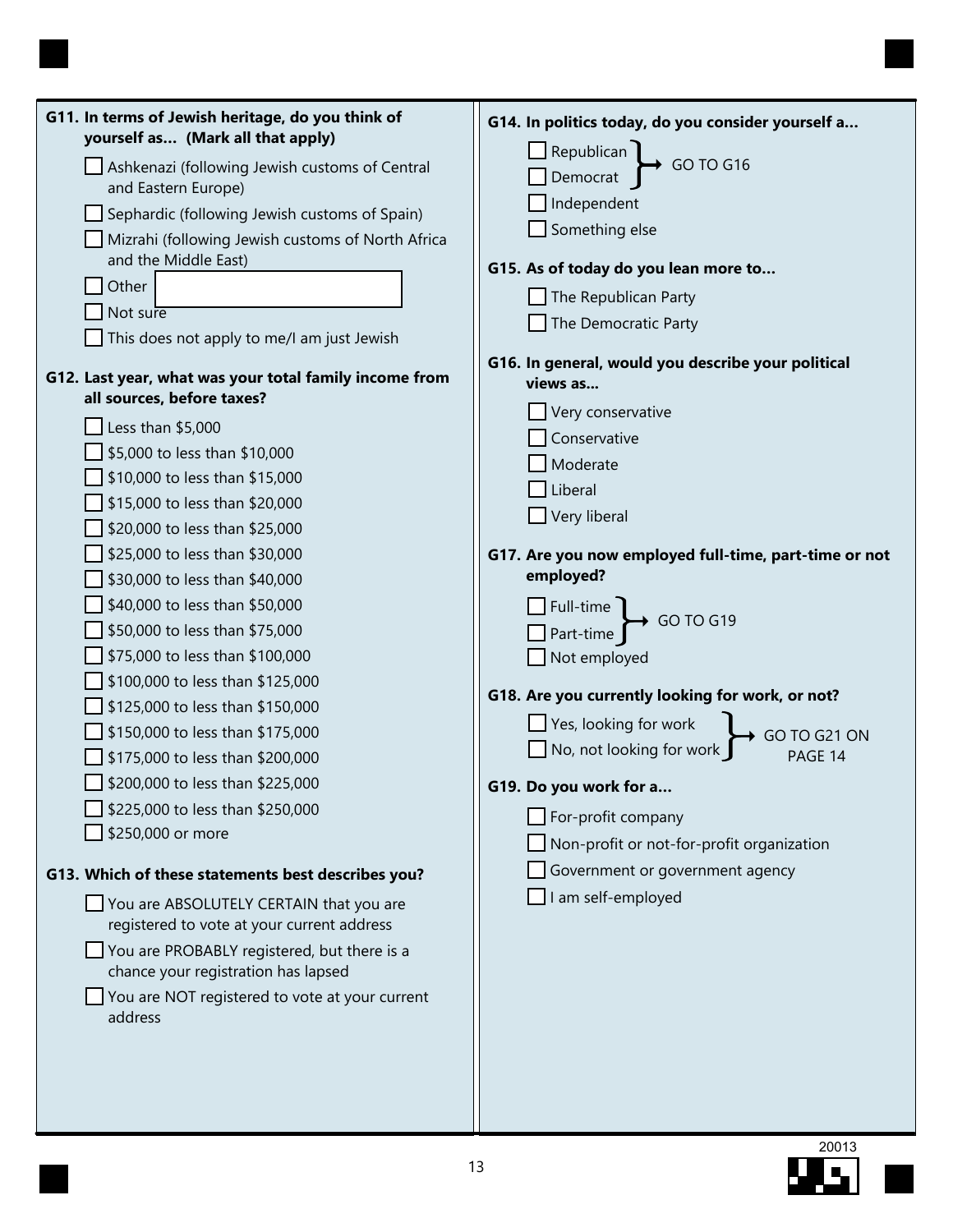| G20. What kind of business or industry do you work in?                                                                                                                                                                                                                                                                                                                                                                                                                                                                                                                                                                                                                                                                                                                                                                                            | G21. Please indicate whether you have had difficulty                                                                                                                                                                                                                                                                                                                                                                                                                                                                                                                                                                                                                                                                                                                                                                                                                                                                                                                                                                                                                                                                                         |
|---------------------------------------------------------------------------------------------------------------------------------------------------------------------------------------------------------------------------------------------------------------------------------------------------------------------------------------------------------------------------------------------------------------------------------------------------------------------------------------------------------------------------------------------------------------------------------------------------------------------------------------------------------------------------------------------------------------------------------------------------------------------------------------------------------------------------------------------------|----------------------------------------------------------------------------------------------------------------------------------------------------------------------------------------------------------------------------------------------------------------------------------------------------------------------------------------------------------------------------------------------------------------------------------------------------------------------------------------------------------------------------------------------------------------------------------------------------------------------------------------------------------------------------------------------------------------------------------------------------------------------------------------------------------------------------------------------------------------------------------------------------------------------------------------------------------------------------------------------------------------------------------------------------------------------------------------------------------------------------------------------|
| quarrying, or oil and gas extraction                                                                                                                                                                                                                                                                                                                                                                                                                                                                                                                                                                                                                                                                                                                                                                                                              | year                                                                                                                                                                                                                                                                                                                                                                                                                                                                                                                                                                                                                                                                                                                                                                                                                                                                                                                                                                                                                                                                                                                                         |
| Agriculture, forestry, fishing and hunting, mining,<br>Construction, manufacturing, transportation,<br>warehousing, utilities, protective services or waste<br>management<br>Wholesale or retail trade<br>Computing and information technology<br>Financial services such as banking, investing,<br>accounting, insurance<br>Real estate, such as development, sales, leasing<br>and rental<br>Education<br>Healthcare<br>Social or human services<br>Arts, entertainment, recreation, travel,<br>accommodations or food services<br>Government or public administration<br>Law/legal services<br>Communications, such as media, social media,<br>marketing, public relations<br>Scientific and technical services, such as physical<br>and life sciences, engineering, architecture, social<br>sciences, data analytics<br>Philanthropy<br>Other | paying for any of the following things in the past<br>a. Medical care for yourself or your family<br>$\Box$ Yes, had difficulty paying for this<br>$\Box$ No, did not have difficulty paying for this<br>b. Rent or mortgage<br>$\Box$ Yes, had difficulty paying for this<br>$\Box$ No, did not have difficulty paying for this<br>c. Food<br>$\Box$ Yes, had difficulty paying for this<br>$\Box$ No, did not have difficulty paying for this<br>d. Other bills or debts<br>$\Box$ Yes, had difficulty paying for this<br>$\Box$ No, did not have difficulty paying for this<br>G22. How would you describe your household's financial<br>situation?<br>Live comfortably<br>$\Box$ Meet your basic expenses with a little left over<br>for extras<br>Just meet your basic expenses<br>Don't even have enough to meet basic expenses<br>G23. Now thinking about when you were growing up,<br>how would you describe your family's financial<br>situation for most of the time WHEN YOU WERE<br><b>GROWING UP?</b><br>$\Box$ Lived comfortably<br>$\Box$ Met basic expenses with a little left over for<br>extras<br>Just met basic expenses |
|                                                                                                                                                                                                                                                                                                                                                                                                                                                                                                                                                                                                                                                                                                                                                                                                                                                   |                                                                                                                                                                                                                                                                                                                                                                                                                                                                                                                                                                                                                                                                                                                                                                                                                                                                                                                                                                                                                                                                                                                                              |
|                                                                                                                                                                                                                                                                                                                                                                                                                                                                                                                                                                                                                                                                                                                                                                                                                                                   | Didn't even have enough to meet basic expenses                                                                                                                                                                                                                                                                                                                                                                                                                                                                                                                                                                                                                                                                                                                                                                                                                                                                                                                                                                                                                                                                                               |
|                                                                                                                                                                                                                                                                                                                                                                                                                                                                                                                                                                                                                                                                                                                                                                                                                                                   |                                                                                                                                                                                                                                                                                                                                                                                                                                                                                                                                                                                                                                                                                                                                                                                                                                                                                                                                                                                                                                                                                                                                              |

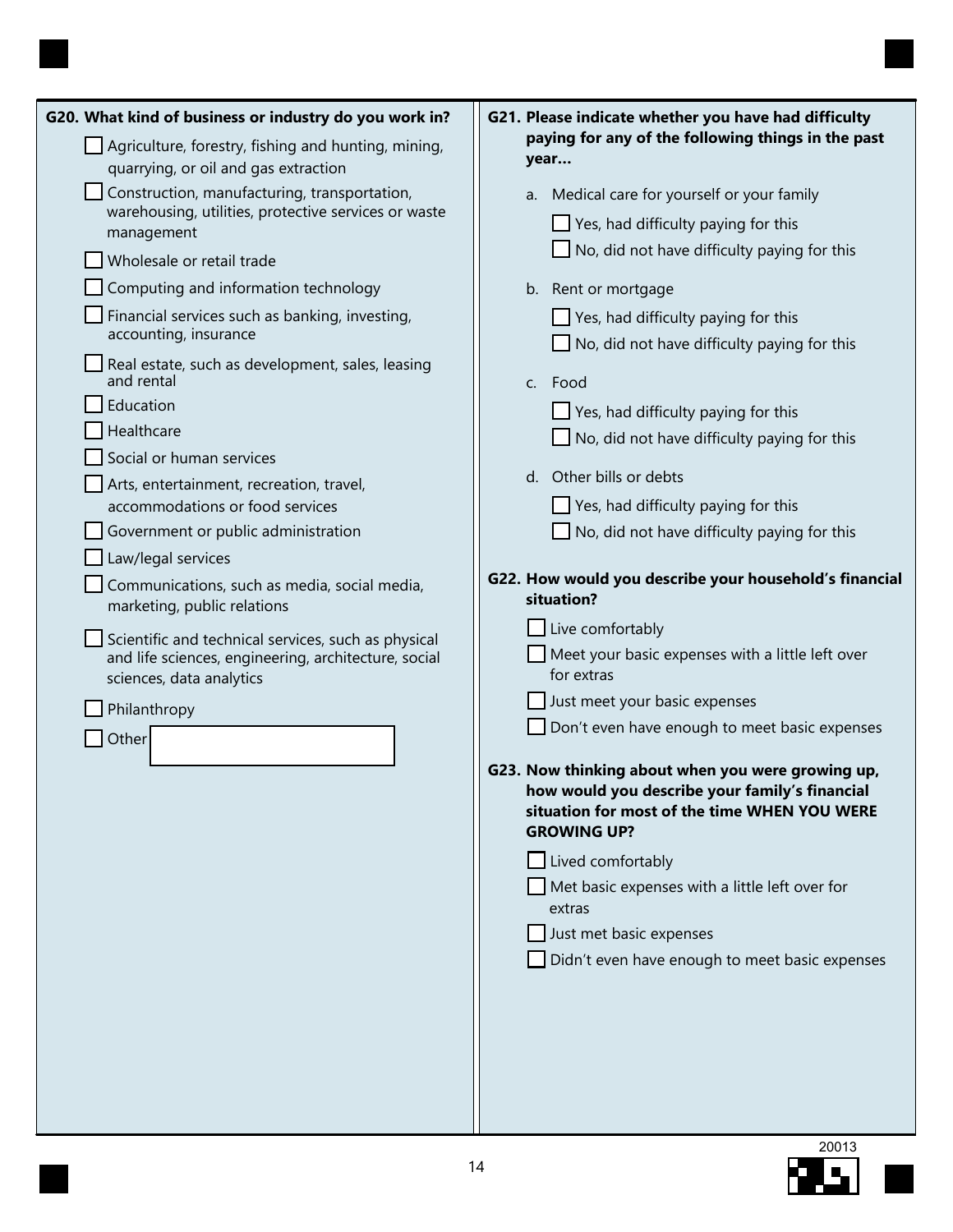| G24. How many children have you ever had? Please<br>count all your biological children who were born                                                               | <b>Other Adult 1</b>                                                                                                                         |
|--------------------------------------------------------------------------------------------------------------------------------------------------------------------|----------------------------------------------------------------------------------------------------------------------------------------------|
| alive at any time in your life.                                                                                                                                    | How old is this person?<br>H <sub>1</sub> .                                                                                                  |
| Number of children                                                                                                                                                 | Years of age                                                                                                                                 |
| G25. If you have ever had a child, how old were you                                                                                                                | Is this person male or female?<br>H <sub>2</sub> .                                                                                           |
| when you had your first child?                                                                                                                                     | Male                                                                                                                                         |
| Years of age                                                                                                                                                       | Female<br>H3.<br>What is this person's present religion, if any?                                                                             |
| G26. Do you think of yourself as                                                                                                                                   |                                                                                                                                              |
| Gay or lesbian                                                                                                                                                     | Jewish                                                                                                                                       |
| Straight, that is, not gay or lesbian                                                                                                                              | $\Box$ Both Jewish and something else                                                                                                        |
|                                                                                                                                                                    | Another religion                                                                                                                             |
| Bisexual                                                                                                                                                           | No religion                                                                                                                                  |
| Something else                                                                                                                                                     | H4. ASIDE from religion, does this person consider                                                                                           |
| I don't know the answer                                                                                                                                            | themself Jewish in any way (for example                                                                                                      |
| G27. If you are married or living with a partner, does                                                                                                             | ethnically, culturally or because of their                                                                                                   |
| your spouse or partner live in your household?                                                                                                                     | family's background)?                                                                                                                        |
| Yes                                                                                                                                                                | Yes, considers themself Jewish                                                                                                               |
| $\overline{\phantom{a}}$ No                                                                                                                                        | No, does not consider themself Jewish                                                                                                        |
| <b>Section H</b>                                                                                                                                                   | H <sub>5</sub> .<br>Did this person have a Jewish parent or was this<br>person raised Jewish?                                                |
| Next are just a few questions about the characteristics                                                                                                            | Yes, had a Jewish parent or was raised Jewish                                                                                                |
| of adults age 18 or older in your household other than<br>you and your spouse or partner. If there are more than                                                   | $\Box$ No, did not have a Jewish parent and was not                                                                                          |
| five adults who live in your household, please start                                                                                                               | raised Jewish                                                                                                                                |
| with the oldest person and stop after answering the set<br>of questions about the five oldest adults other than<br>you and your spouse or partner. If there are no | Is this person of Hispanic, Latino, or Spanish<br>H <sub>6</sub> .<br>origin, such as Mexican, Puerto Rican, Cuban or<br><b>Argentinian?</b> |
| additional adults besides yourself and your spouse or<br>partner living in your household, please skip ahead to                                                    | $\blacksquare$ Yes                                                                                                                           |
| the start of Section I on page 18.                                                                                                                                 | $\Box$ No                                                                                                                                    |
|                                                                                                                                                                    |                                                                                                                                              |
|                                                                                                                                                                    | H7.<br>What is this person's race or origin? (Mark all<br>that apply)                                                                        |
|                                                                                                                                                                    | White                                                                                                                                        |
|                                                                                                                                                                    | <b>Black or African American</b>                                                                                                             |
|                                                                                                                                                                    | Asian or Asian American                                                                                                                      |
|                                                                                                                                                                    | Some other race or origin                                                                                                                    |
|                                                                                                                                                                    |                                                                                                                                              |
|                                                                                                                                                                    |                                                                                                                                              |
|                                                                                                                                                                    |                                                                                                                                              |

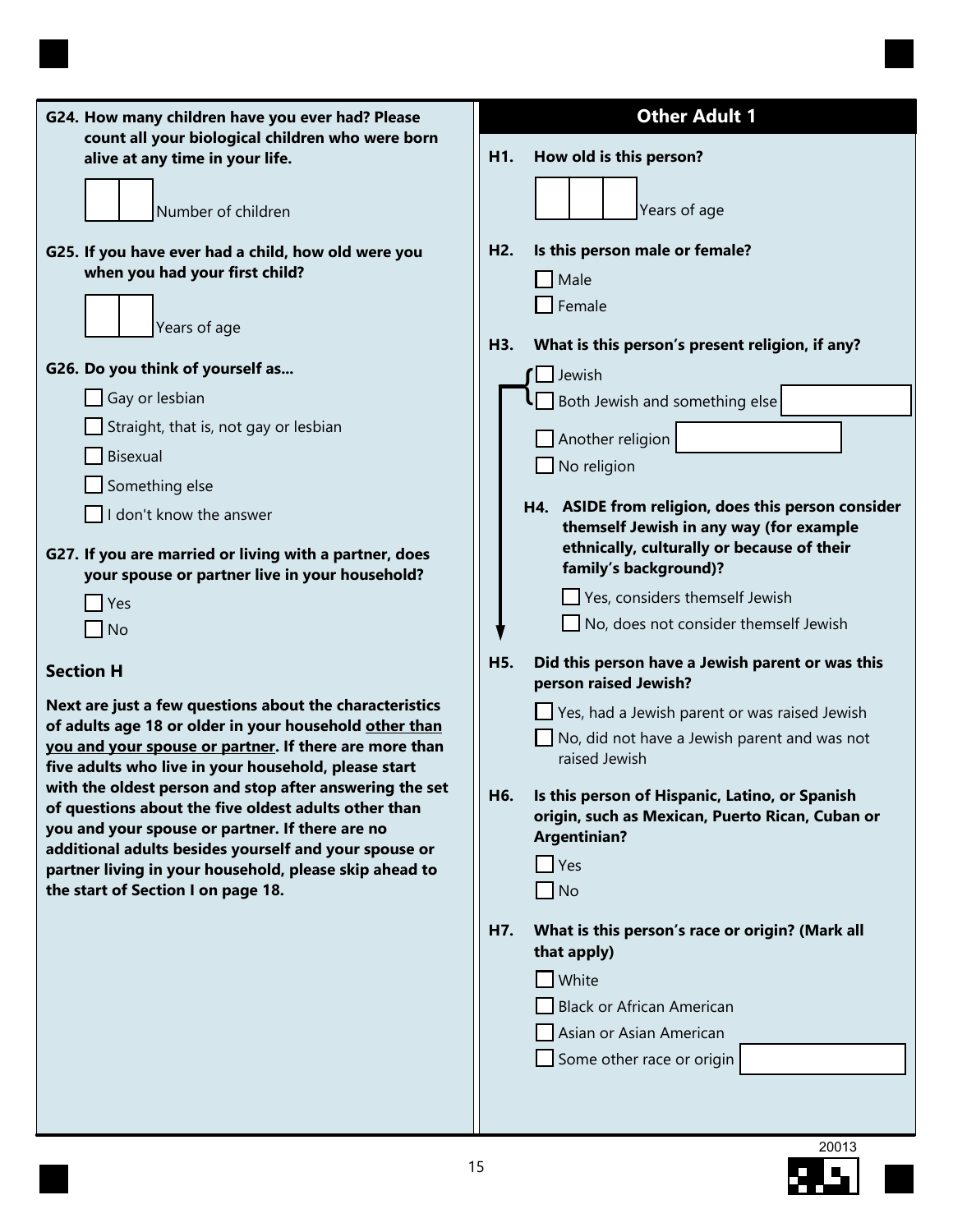|            | <b>Other Adult 2</b>                                                                                                                                                                                                                                                                                                                                                                                                                            | <b>Other Adult 3</b>                                                                                                                                                                                                                                                                                                                                                                                                                                        |
|------------|-------------------------------------------------------------------------------------------------------------------------------------------------------------------------------------------------------------------------------------------------------------------------------------------------------------------------------------------------------------------------------------------------------------------------------------------------|-------------------------------------------------------------------------------------------------------------------------------------------------------------------------------------------------------------------------------------------------------------------------------------------------------------------------------------------------------------------------------------------------------------------------------------------------------------|
| H8.<br>H9. | How old is this person?<br>Years of age<br>Is this person male or female?<br>Male                                                                                                                                                                                                                                                                                                                                                               | H15. How old is this person?<br>Years of age<br>H16. Is this person male or female?<br>Male                                                                                                                                                                                                                                                                                                                                                                 |
|            | $\mathsf{T}$ Female<br>H10. What is this person's present religion, if any?<br>Jewish<br>Both Jewish and something else<br>$\Box$ Another religion<br>No religion                                                                                                                                                                                                                                                                               | Female<br>H17. What is this person's present religion, if any?<br>Jewish<br>Both Jewish and something else<br>Another religion<br>No religion                                                                                                                                                                                                                                                                                                               |
| H12.       | H11. ASIDE from religion, does this person consider<br>themself Jewish in any way (for example<br>ethnically, culturally or because of their<br>family's background)?<br>Yes, considers themself Jewish<br>No, does not consider themself Jewish<br>Did this person have a Jewish parent or was this<br>person raised Jewish?<br>Yes, had a Jewish parent or was raised Jewish<br>No, did not have a Jewish parent and was not<br>raised Jewish | H18. ASIDE from religion, does this person consider<br>themself Jewish in any way (for example<br>ethnically, culturally or because of their<br>family's background)?<br>Yes, considers themself Jewish<br>No, does not consider themself Jewish<br>H19. Did this person have a Jewish parent or was this<br>person raised Jewish?<br>Yes, had a Jewish parent or was raised Jewish<br>$\Box$ No, did not have a Jewish parent and was not<br>raised Jewish |
|            | H13. Is this person of Hispanic, Latino, or Spanish<br>origin, such as Mexican, Puerto Rican, Cuban or<br><b>Argentinian?</b><br>$\blacksquare$ Yes<br>$\Box$ No                                                                                                                                                                                                                                                                                | H20. Is this person of Hispanic, Latino, or Spanish<br>origin, such as Mexican, Puerto Rican, Cuban or<br><b>Argentinian?</b><br>Yes<br>$\blacksquare$ No                                                                                                                                                                                                                                                                                                   |
|            | H14. What is this person's race or origin? (Mark all<br>that apply)<br>White<br><b>Black or African American</b><br>Asian or Asian American<br>Some other race or origin                                                                                                                                                                                                                                                                        | H21. What is this person's race or origin? (Mark all<br>that apply)<br>White<br><b>Black or African American</b><br>Asian or Asian American<br>Some other race or origin                                                                                                                                                                                                                                                                                    |

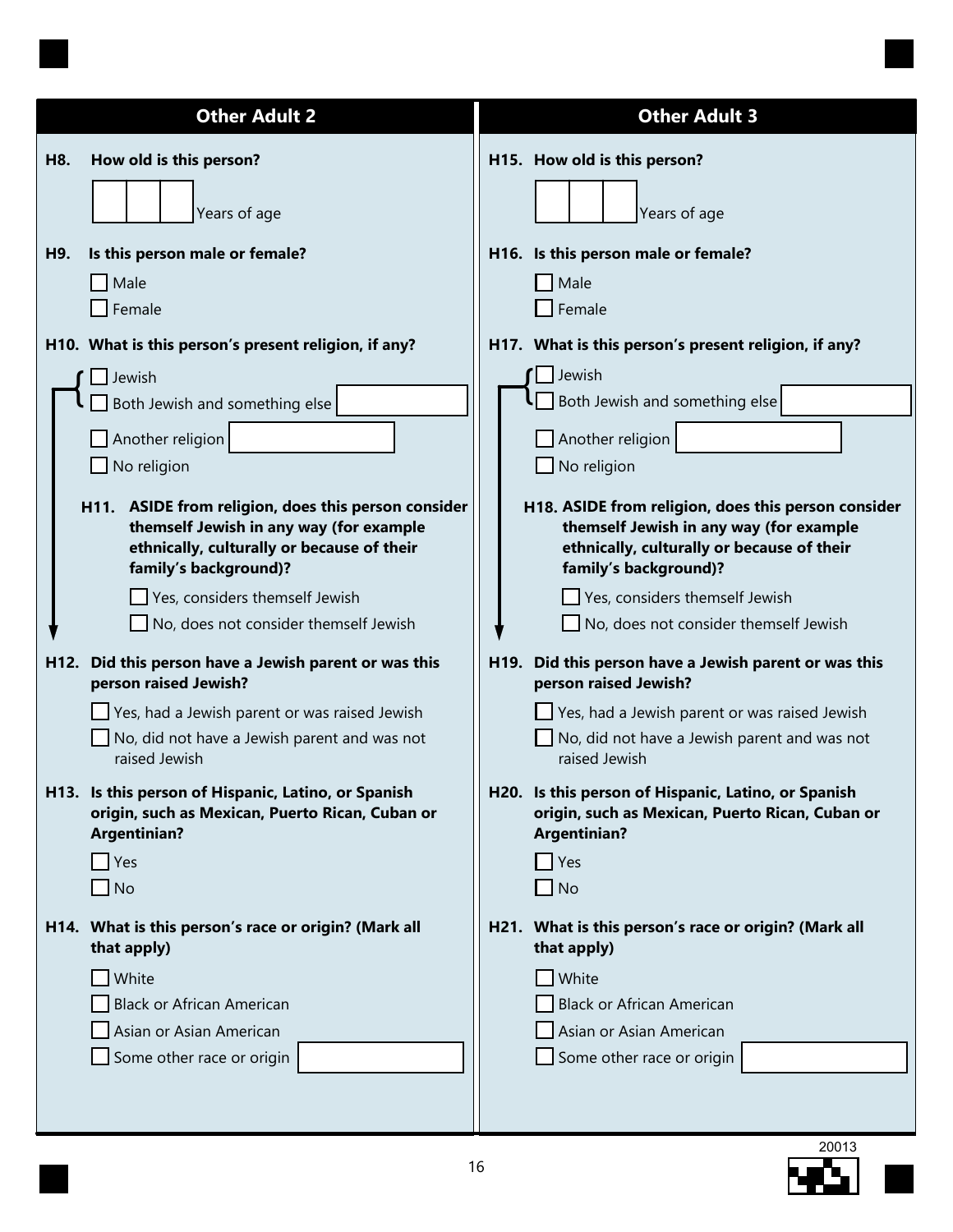| <b>Other Adult 4</b>                                                                                                                                                                                             | <b>Other Adult 5</b>                                                                                                                                                                             |
|------------------------------------------------------------------------------------------------------------------------------------------------------------------------------------------------------------------|--------------------------------------------------------------------------------------------------------------------------------------------------------------------------------------------------|
| H22. How old is this person?                                                                                                                                                                                     | H29. How old is this person?                                                                                                                                                                     |
| Years of age                                                                                                                                                                                                     | Years of age                                                                                                                                                                                     |
| H23. Is this person male or female?<br>Male<br>Female                                                                                                                                                            | Is this person male or female?<br>H30.<br>Male<br>Female                                                                                                                                         |
| H24. What is this person's present religion, if any?                                                                                                                                                             | H31. What is this person's present religion, if any?                                                                                                                                             |
| Jewish                                                                                                                                                                                                           | $\Box$ Jewish                                                                                                                                                                                    |
| Both Jewish and something else                                                                                                                                                                                   | Both Jewish and something else                                                                                                                                                                   |
| Another religion                                                                                                                                                                                                 | $\Box$ Another religion                                                                                                                                                                          |
| No religion                                                                                                                                                                                                      | $\Box$ No religion                                                                                                                                                                               |
| H25. ASIDE from religion, does this person consider                                                                                                                                                              | H32. ASIDE from religion, does this person consider                                                                                                                                              |
| themself Jewish in any way (for example                                                                                                                                                                          | themself Jewish in any way (for example                                                                                                                                                          |
| ethnically, culturally or because of their                                                                                                                                                                       | ethnically, culturally or because of their                                                                                                                                                       |
| family's background)?                                                                                                                                                                                            | family's background)?                                                                                                                                                                            |
| Yes, considers themself Jewish                                                                                                                                                                                   | Yes, considers themself Jewish                                                                                                                                                                   |
| $\Box$ No, does not consider themself Jewish                                                                                                                                                                     | No, does not consider themself Jewish                                                                                                                                                            |
| Did this person have a Jewish parent or was this<br>H <sub>26</sub> .<br>person raised Jewish?<br>Yes, had a Jewish parent or was raised Jewish<br>No, did not have a Jewish parent and was not<br>raised Jewish | H33. Did this person have a Jewish parent or was this<br>person raised Jewish?<br>Yes, had a Jewish parent or was raised Jewish<br>No, did not have a Jewish parent and was not<br>raised Jewish |
| H27. Is this person of Hispanic, Latino, or Spanish                                                                                                                                                              | H34. Is this person of Hispanic, Latino, or Spanish                                                                                                                                              |
| origin, such as Mexican, Puerto Rican, Cuban or                                                                                                                                                                  | origin, such as Mexican, Puerto Rican, Cuban or                                                                                                                                                  |
| <b>Argentinian?</b>                                                                                                                                                                                              | <b>Argentinian?</b>                                                                                                                                                                              |
| Yes                                                                                                                                                                                                              | Yes                                                                                                                                                                                              |
| $\blacksquare$ No                                                                                                                                                                                                | $\Box$ No                                                                                                                                                                                        |
| H28. What is this person's race or origin? (Mark all                                                                                                                                                             | H35. What is this person's race or origin? (Mark all                                                                                                                                             |
| that apply)                                                                                                                                                                                                      | that apply)                                                                                                                                                                                      |
| White                                                                                                                                                                                                            | White                                                                                                                                                                                            |
| <b>Black or African American</b>                                                                                                                                                                                 | <b>Black or African American</b>                                                                                                                                                                 |
| Asian or Asian American                                                                                                                                                                                          | Asian or Asian American                                                                                                                                                                          |
| Some other race or origin                                                                                                                                                                                        | $\Box$ Some other race or origin                                                                                                                                                                 |

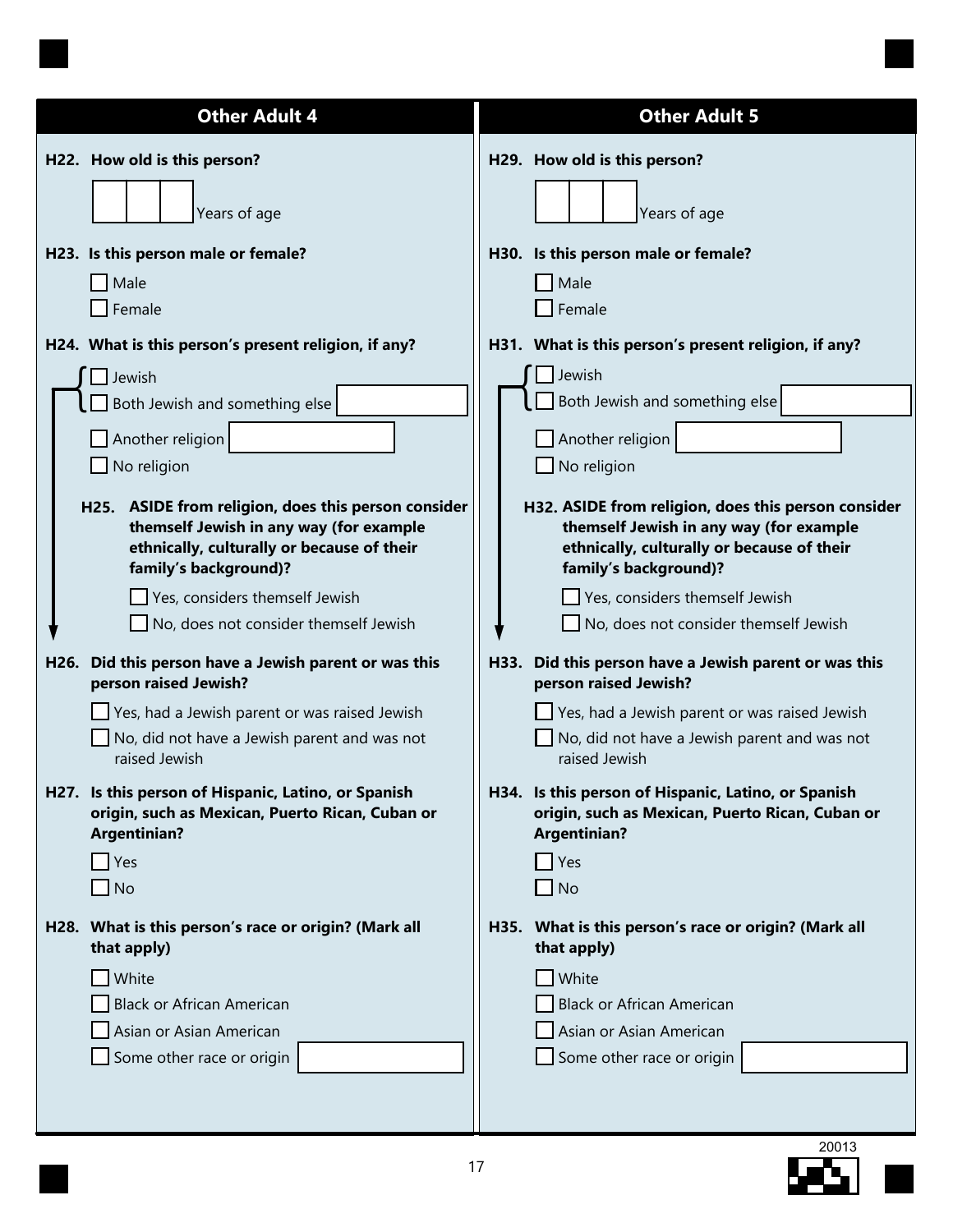| <b>Section I</b>                                                                                                                                                                                                                                                                                                                                                                                                                                                                                 |                                                                                                                                                                                          | <b>Child 2</b> |                                                                                                                                                                                                                                  |  |
|--------------------------------------------------------------------------------------------------------------------------------------------------------------------------------------------------------------------------------------------------------------------------------------------------------------------------------------------------------------------------------------------------------------------------------------------------------------------------------------------------|------------------------------------------------------------------------------------------------------------------------------------------------------------------------------------------|----------------|----------------------------------------------------------------------------------------------------------------------------------------------------------------------------------------------------------------------------------|--|
| Next are just a few questions about the characteristics of children age<br>17 or younger in your household. Please answer the set of questions<br>for each child in your household. If there more than six children who<br>live in your household, please start with the oldest child and stop after<br>answering the set of questions about the six oldest children. If there<br>are no children who live in your household, please skip ahead to the<br>bottom of the last page of the survey. |                                                                                                                                                                                          | 17.            | What is this child's age?<br>Years of age                                                                                                                                                                                        |  |
|                                                                                                                                                                                                                                                                                                                                                                                                                                                                                                  | Child 1                                                                                                                                                                                  | 18.            | In what religion, if any, is this child being raised?                                                                                                                                                                            |  |
| 11.                                                                                                                                                                                                                                                                                                                                                                                                                                                                                              | What is this child's age?<br>Years of age                                                                                                                                                |                | Jewish<br>Both Jewish and something else<br>GO TO 110                                                                                                                                                                            |  |
| 12.                                                                                                                                                                                                                                                                                                                                                                                                                                                                                              | In what religion, if any, is this child being raised?<br>Jewish                                                                                                                          |                | Another religion<br>No religion                                                                                                                                                                                                  |  |
|                                                                                                                                                                                                                                                                                                                                                                                                                                                                                                  | Both Jewish and something else<br>$\rightarrow$ GO TO 14<br>Another religion<br>No religion                                                                                              | 19.            | ASIDE from religion, is this child being raised<br>Jewish in any way (for example ethnically,<br>culturally or because of their family background)?<br>Yes, child is being raised Jewish<br>No, child is not being raised Jewish |  |
| 13.                                                                                                                                                                                                                                                                                                                                                                                                                                                                                              | ASIDE from religion, is this child being raised<br>Jewish in any way (for example ethnically,<br>culturally or because of their family background)?<br>Yes, child is being raised Jewish | 110.<br>111.   | Are you the parent or guardian of this child?<br>$\Box$ Yes<br>$\Box$ No<br>Is this child of Hispanic, Latino, or Spanish                                                                                                        |  |
| 14.                                                                                                                                                                                                                                                                                                                                                                                                                                                                                              | No, child is not being raised Jewish<br>Are you the parent or guardian of this child?<br>$\Box$ Yes<br>$\overline{\phantom{a}}$ No                                                       |                | origin, such as Mexican, Puerto Rican, Cuban or<br><b>Argentinian?</b><br>$\Box$ Yes<br>$\Box$ No                                                                                                                                |  |
| <b>I5.</b>                                                                                                                                                                                                                                                                                                                                                                                                                                                                                       | Is this child of Hispanic, Latino, or Spanish<br>origin, such as Mexican, Puerto Rican, Cuban or<br><b>Argentinian?</b><br>Yes<br><b>No</b><br>$\mathbf{I}$                              | 112.           | What is this child's race or origin? (Mark all that<br>apply)<br><b>White</b><br><b>Black or African American</b><br>Asian or Asian American                                                                                     |  |
| <b>16.</b>                                                                                                                                                                                                                                                                                                                                                                                                                                                                                       | What is this child's race or origin? (Mark all that<br>apply)<br>White<br><b>Black or African American</b><br>Asian or Asian American<br>Some other race or origin                       |                | Some other race or origin                                                                                                                                                                                                        |  |

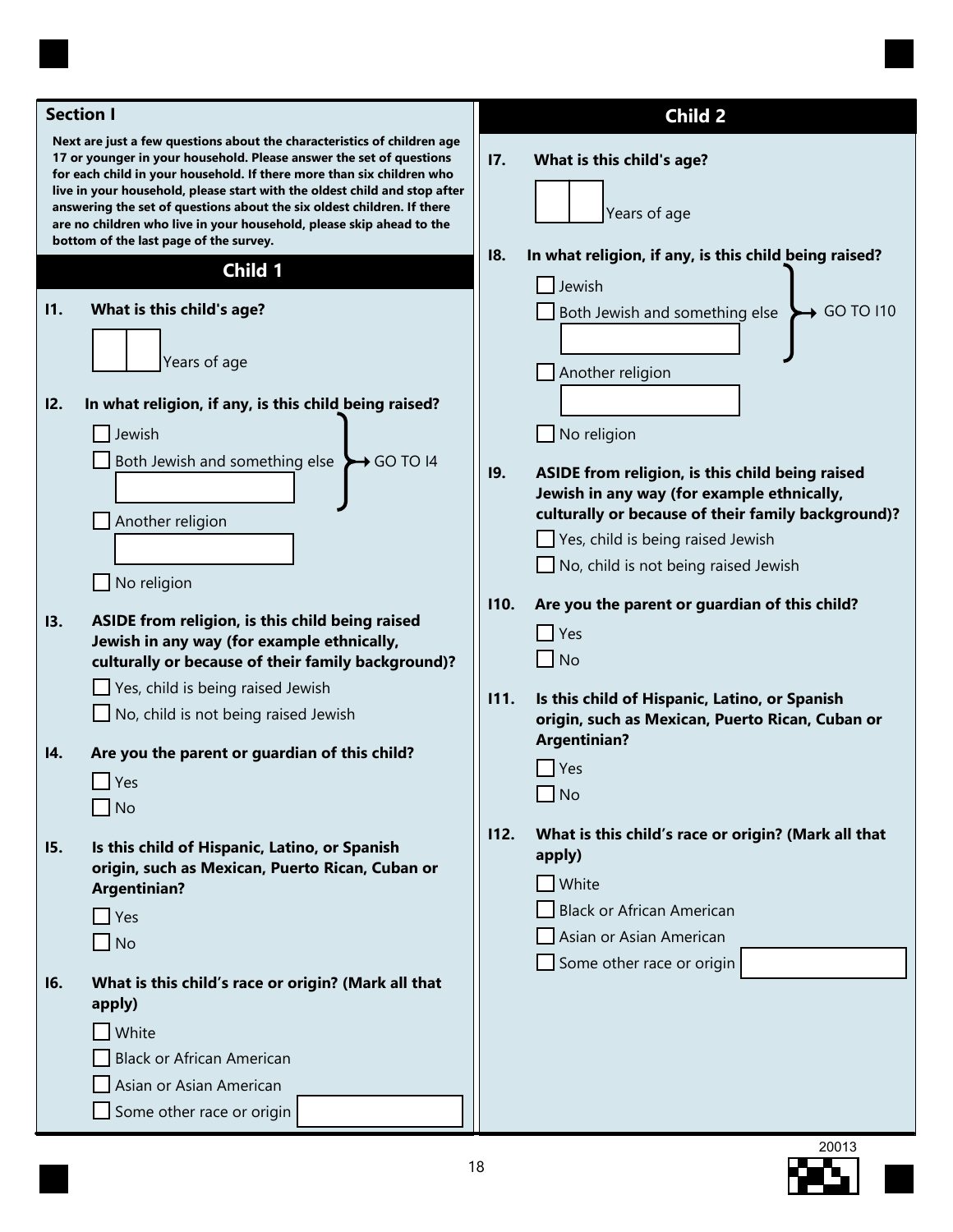|             | Child 3                                                                                                                                                                                                                          |             | Child 4                                                                                                                                                                                                                          |
|-------------|----------------------------------------------------------------------------------------------------------------------------------------------------------------------------------------------------------------------------------|-------------|----------------------------------------------------------------------------------------------------------------------------------------------------------------------------------------------------------------------------------|
| 113.        | What is this child's age?                                                                                                                                                                                                        | <b>119.</b> | What is this child's age?                                                                                                                                                                                                        |
|             | Years of age                                                                                                                                                                                                                     |             | Years of age                                                                                                                                                                                                                     |
|             | 114. In what religion, if any, is this child being raised?                                                                                                                                                                       | 120.        | In what religion, if any, is this child being raised?                                                                                                                                                                            |
|             | Jewish<br>Both Jewish and something else<br>$\rightarrow$ GO TO 116<br>Another religion<br>No religion                                                                                                                           |             | Jewish<br>Both Jewish and something else<br>$\rightarrow$ GO TO I22<br>Another religion<br>No religion                                                                                                                           |
| <b>115.</b> | ASIDE from religion, is this child being raised<br>Jewish in any way (for example ethnically,<br>culturally or because of their family background)?<br>Yes, child is being raised Jewish<br>No, child is not being raised Jewish | 121.        | ASIDE from religion, is this child being raised<br>Jewish in any way (for example ethnically,<br>culturally or because of their family background)?<br>Yes, child is being raised Jewish<br>No, child is not being raised Jewish |
| <b>116.</b> | Are you the parent or guardian of this child?<br>Yes                                                                                                                                                                             | 122.        | Are you the parent or guardian of this child?<br>Yes                                                                                                                                                                             |
|             | <b>No</b>                                                                                                                                                                                                                        |             | $\overline{\phantom{a}}$ No                                                                                                                                                                                                      |
| <b>117.</b> | Is this child of Hispanic, Latino, or Spanish<br>origin, such as Mexican, Puerto Rican, Cuban or<br><b>Argentinian?</b><br>Yes<br><b>No</b>                                                                                      | 123.        | Is this child of Hispanic, Latino, or Spanish<br>origin, such as Mexican, Puerto Rican, Cuban or<br><b>Argentinian?</b><br>Yes<br><b>No</b><br>$\blacksquare$                                                                    |
| <b>I18.</b> | What is this child's race or origin? (Mark all that<br>apply)<br>White<br><b>Black or African American</b><br>Asian or Asian American<br>Some other race or origin                                                               | I24.        | What is this child's race or origin? (Mark all that<br>apply)<br><b>White</b><br><b>Black or African American</b><br>Asian or Asian American<br>Some other race or origin                                                        |